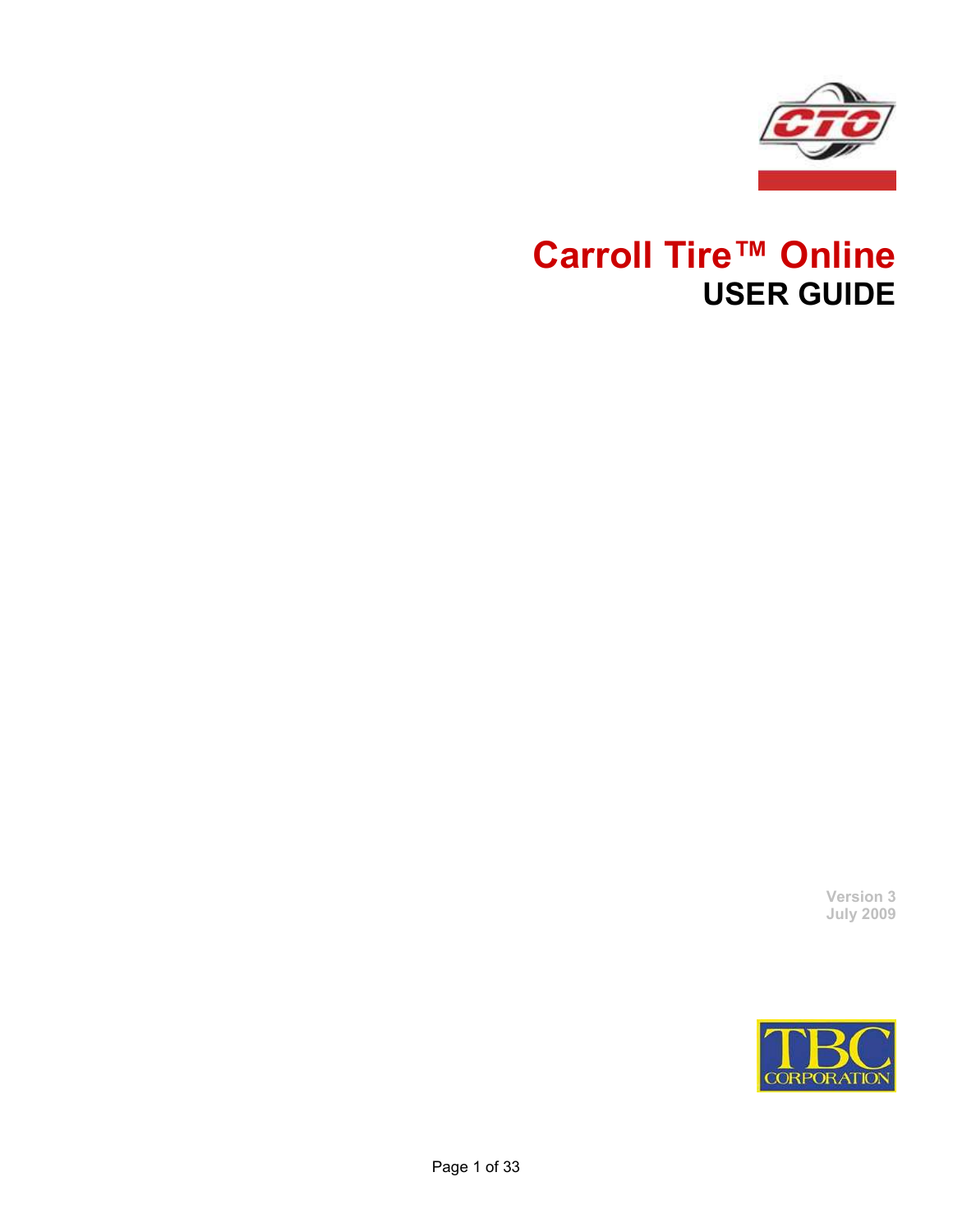

## **TABLE OF CONTENTS**

| $\mathbf{1}$   |                   |  |
|----------------|-------------------|--|
|                | 1.1               |  |
|                | 1.2               |  |
| $\mathbf{2}$   |                   |  |
| 3              |                   |  |
|                | 3.1<br>3.2        |  |
| 4              |                   |  |
| 5              |                   |  |
|                | 5.1<br>5.2<br>5.3 |  |
| 6              |                   |  |
|                |                   |  |
|                | 6.1<br>6.2        |  |
|                | 6.3               |  |
| 7 <sup>7</sup> |                   |  |
|                | 7.1               |  |
|                | 7.2               |  |
|                | 7.3               |  |
| 8              |                   |  |
|                | 8.1<br>8.2        |  |
|                | 8.3               |  |
| 9              |                   |  |
|                | 9.1               |  |
|                | 9.2               |  |
|                | 9.3<br>9.4        |  |
|                | 10                |  |
|                | 10.1              |  |
|                |                   |  |
| 11             |                   |  |
|                | 11.1              |  |
|                |                   |  |
|                | 12.1<br>12.2      |  |
|                | 12.3              |  |
|                | 12.4              |  |
|                | 12.5              |  |
|                | 12.6<br>12.7      |  |
|                | 12.8              |  |
|                |                   |  |
|                | 13.1              |  |
|                | 13.2              |  |
|                | 13.2.1            |  |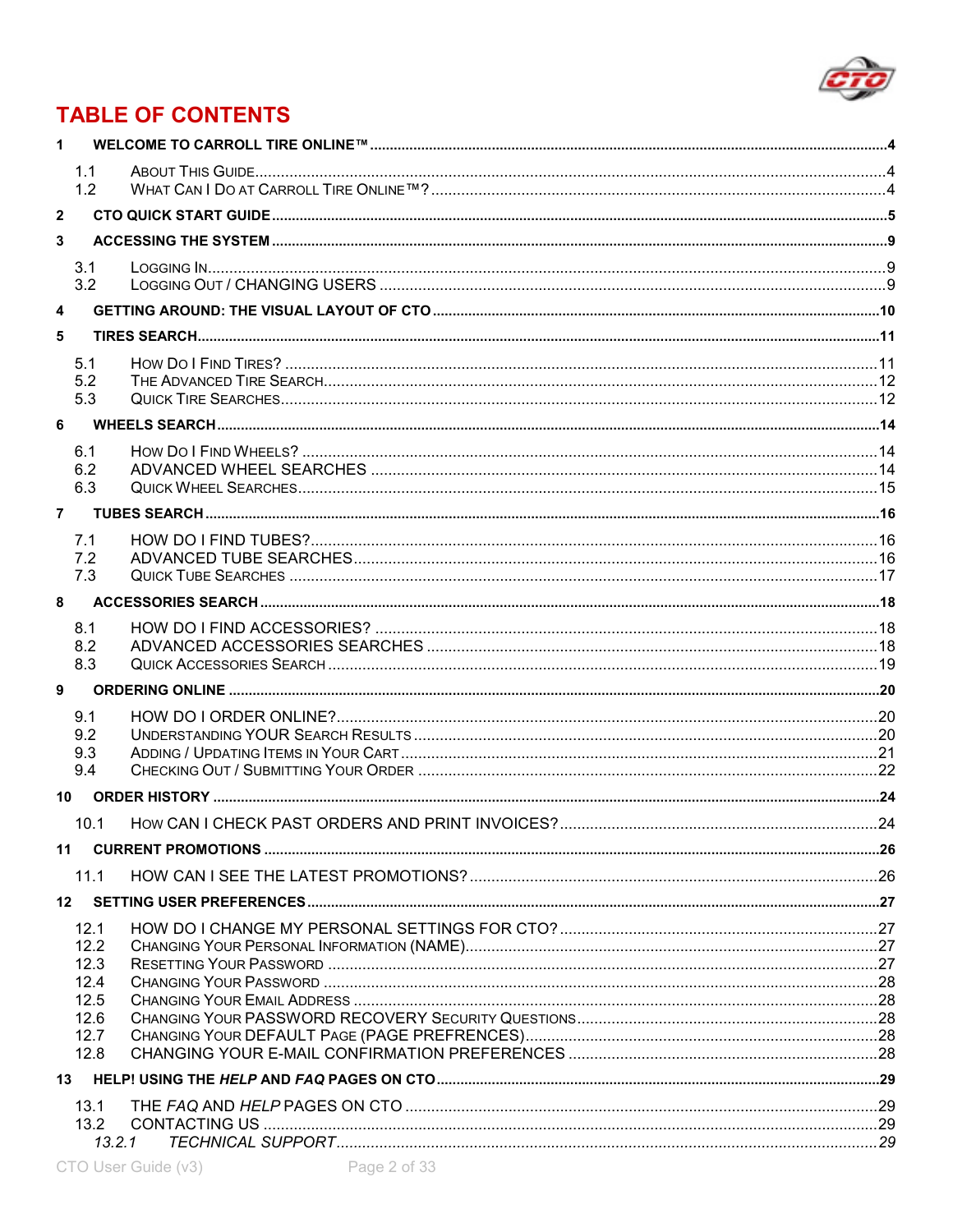

| ACCOUNT SET-UP FOR CUSTOMERS WHO CURRENTLY USE THE OLD VERSION OF CTO 32 |  |
|--------------------------------------------------------------------------|--|
|                                                                          |  |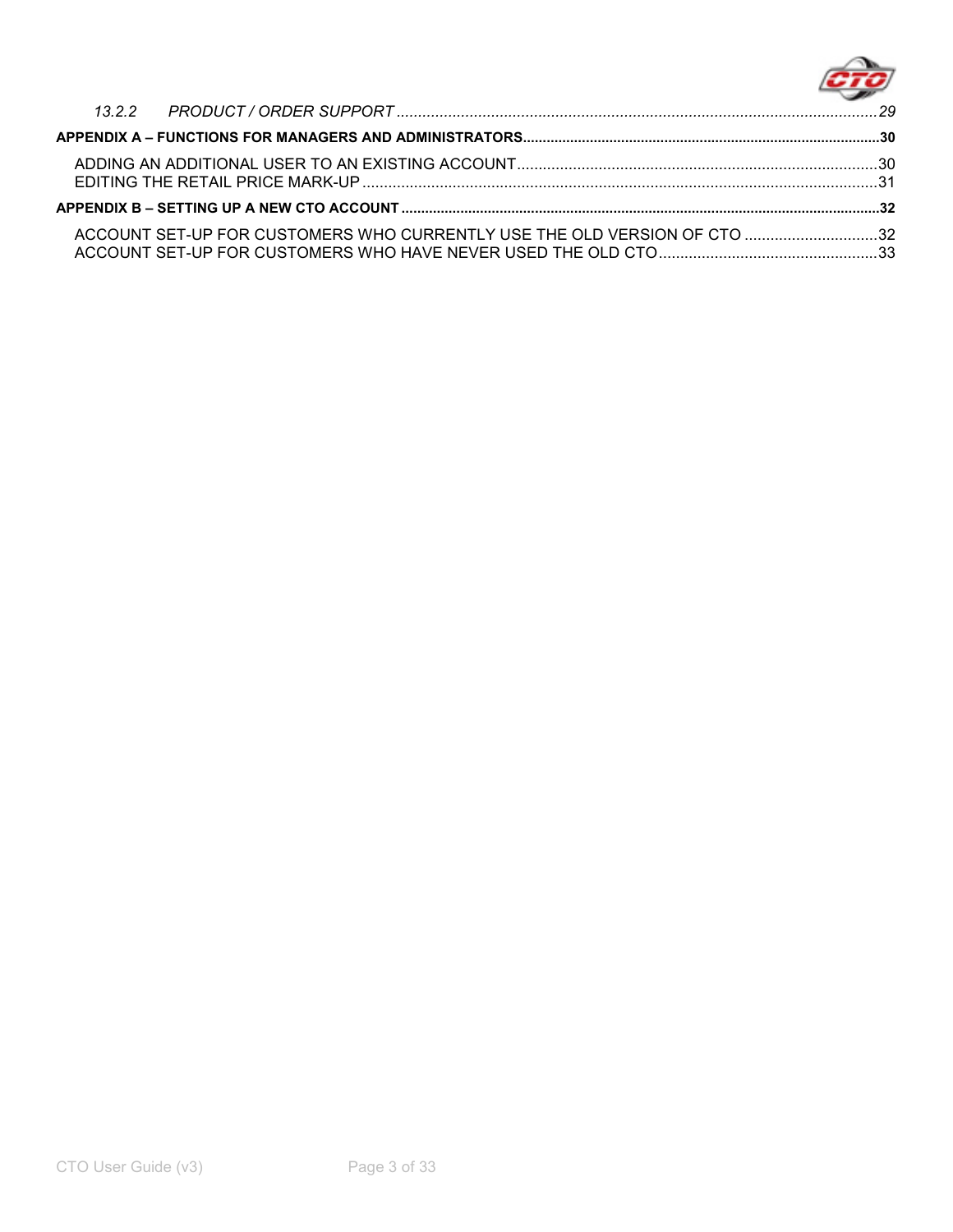

## **1 WELCOME TO CARROLL TIRE ONLINE™**

### **1.1 ABOUT THIS GUIDE**

Whether you're a new Carroll Tire customer who's ready to learn about the benefits of ordering online, or a frequent CTO™ user who'd like a convenient reference guide, the Carroll Tire Online™ User Guide is designed to help you and your business make the most of what Carroll Tire Online™ has to offer. The CTO™ User Guide is divided into short numbered topics that describe each major feature and function. A detailed Table of Contents is provided to help you quickly find what you're looking for.

New users should start with the CTO™ Quick Start Guide (page 5), which offers a brief introduction CTO™ - It may be the only guide you need!

### **1.2 WHAT CAN I DO AT CARROLL TIRE ONLINE™?**

Carroll Tire Online™ was designed with your business in mind. CTO™ gives you powerful search tools to find the parts you need, instant access to warehouse inventory levels, and quick ordering for delivery or pickup. You also can find out about the latest promotions and access your past order history. Carroll Tire Online™ is here 24/7 to give you the tools you need to serve your customers.

- ⇒ **Tires Search.** Find the right tires based on tire size or item number or just tell us the vehicle's make, model and year! You can choose to include specific brands. We'll tell you what tires we carry, and even tell you what's in stock at your local warehouse and other Carroll Tire locations.
- ⇒ **Wheels Search.** Find the wheels you need based on wheel size, lug and bolt circle size, or item number, then select from various style options. We'll give you wheels that fit your needs along with real-time inventory availability.
- ⇒ **Tubes Search.** Know the size or item number? Find out what's in-stock, where.
- ⇒ **Accessories Search.** From lug nuts to Murphy Lube, CTO™ allows you to find accessories either by line or item number.
- $\implies$  **Online Ordering.** CTO™ offers quick and painless ordering, twenty-four hours a day. Just find the parts you need, add them to your cart and check out. It's that easy.
- ⇒ **Order History.** Instantly access your past orders, whether they were placed online or not. Search by date range or invoice number, then view the invoices in a convenient printable PDF format.
- ⇒ **Current Promotions.** Find out about promotions as soon as they launch!

CTO™ also offers flexible pricing display options that allow you to show retail mark-up or hide prices altogether. The CTO™ User Guide explores all these features in detail.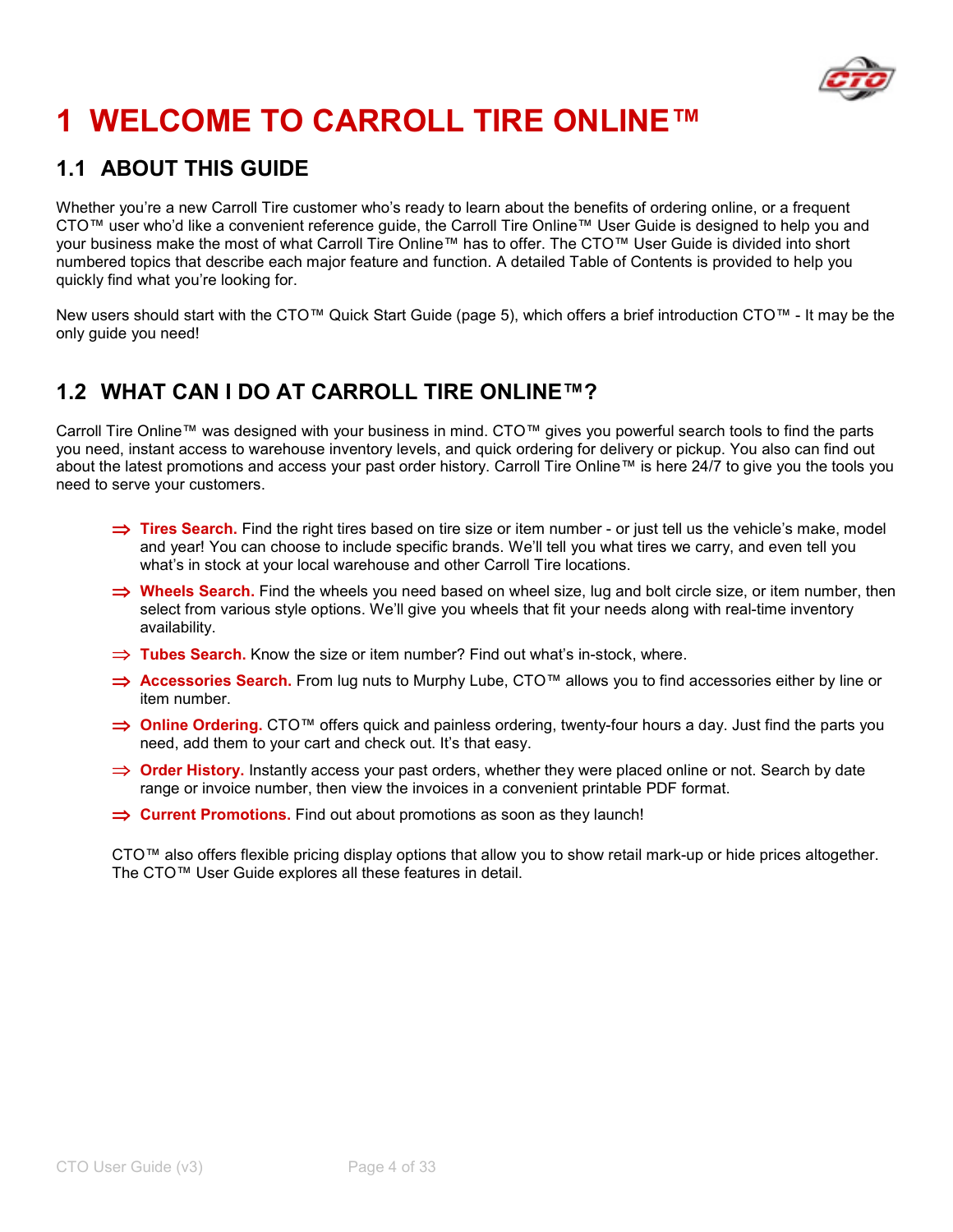

## **2 CTO QUICK START GUIDE**

The CTO Quick Start Guide will help you through the basics of using Carroll Tire Online.<sup>™</sup>

### **HOW DO I START USING CARROLL TIRE™ ONLINE?**

1 **VISIT US AT WWW.CARROLLTIREONLINE.COM**

#### 2 **REGISTER.**

⇒ **Already a Carroll Tire™ Customer?** 

- **Ordered Online Before?** If you've ordered online before using the old CTO but haven't yet used the new CTO™ site, login with your existing account number and your password for the old system. The first time you login, you'll be prompted to create a brand new account for the new CTO. The account setup form will ask you to create a new username and password (feel free to choose the same username and password you used in the old system). You'll also set up your private security questions and enter a few more details. Once you submit the setup form, you'll be automatically logged into the new CTO! From then on, you'll login with your new username and password – so write them down somewhere!
- **Haven't Ordered Online Before?** If you're an existing customer who's accessing a Carroll Tire online system for the first time, you need the temporary password provided to you by your warehouse. Not sure what it is? Just ask your warehouse. After you login using your temp password, you'll be prompted to create a brand new account – with a new username and password - which you'll use from then on.
- ⇒ **New Carroll Tire™ Customer?** Contact your local warehouse so that you can be set up as a customer. You'll be given an account number and temporary password.

#### **FORGOT YOUR PASSWORD?**

Just click the *Reset Password* link on the CTO™ login page. After answering security questions, you can choose a new password.

**FORGOT YOUR USERNAME, OR YOUR EMAIL ADDRESS HAS CHANGED?** Call Us 24/7! (800) 493-4142

### **HOW DO I FIND THE PARTS I NEED?**

#### 1 **SEARCH.**

Need to find tires for a 1983 VW Rabbit? Want to know what types of 15mm tubes are currently on hand in your local warehouse? No problem.

- **Know the Part Number or Size?** You can use the Quick Search! Select *Tires, Tubes* or *Wheels*, then enter the Size or Part Number. Only want to see items in stock at your Ship-To warehouse? Then check the *On Hand Only* checkbox. Click *Search* to see results and inventory availability.
- **Want More Advanced Search Options?** Try using CTO™'s powerful Advanced Search. Select one the tabs at the top of the screen: *Tires, Wheels, Tubes* or *Accessories.* Enter your search criteria then click *Search*.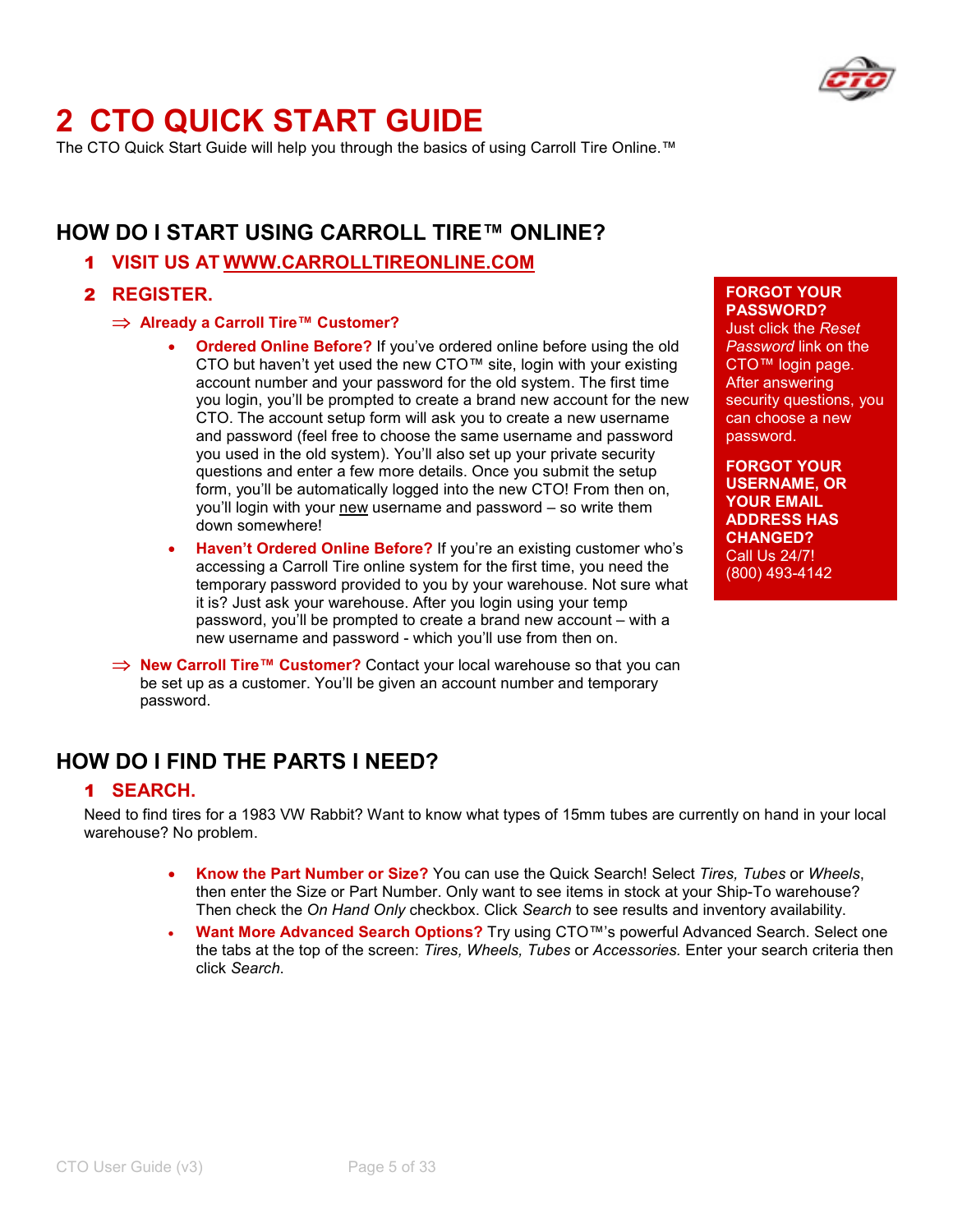

|                                                                                               | <b>WHAT KINDS OF SEARCHES CAN I DO?</b>                                                          |                                         |                                             |
|-----------------------------------------------------------------------------------------------|--------------------------------------------------------------------------------------------------|-----------------------------------------|---------------------------------------------|
| <b>TIRES:</b>                                                                                 | <b>WHEELS:</b>                                                                                   | <b>TUBES:</b>                           | <b>ACCESSORIES:</b>                         |
| <b>BY SIZE</b>                                                                                | <b>BY SIZE</b>                                                                                   | <b>BY SIZE</b>                          | <b>BY LINE</b>                              |
| <b>SINGLE STRING SEARCH</b><br>EXAMPLE: 2157015                                               | <b>WHEEL SIZE</b><br>$EXAMPLE: 15 \times 7$ and/or                                               | EXAMPLE: 15 (rim diameter)              | EXAMPLE: LUG NUTS,<br><b>VALVE PRODUCTS</b> |
| <b>CLASSIC SEARCH</b><br>EXAMPLE: [215] [70] [15]                                             | LUG & BOLT CIRCLE<br><b>EXAMPLE: 5-4.5</b>                                                       |                                         |                                             |
| <b>BY ITEM NUMBER</b><br>EXAMPLE: GT64                                                        | <b>BY ITEM NUMBER</b><br><b>EXAMPLE: 834414</b>                                                  | <b>BY ITEM NUMBER</b><br>EXAMPLE: 2BE64 | <b>BY ITEM NUMBER</b><br>EXAMPLE: CT900006  |
| <b>BY VEHICLE</b>                                                                             | <b>BY STYLE OPTIONS</b>                                                                          |                                         |                                             |
| YEAR, MAKE, MODEL, STYLE, SIZE                                                                | EXAMPLE: WHITE 8-spoke RWD Series 21<br>Available only when you search by Size or Item<br>Number |                                         |                                             |
| <b>BY BRAND</b><br>EXAMPLE: Cordovan<br>Available only when you search by Size or Item Number |                                                                                                  |                                         |                                             |

#### 2 **VIEW INVENTORY AND PRICING.**

Your search results will display all the Carroll Tire™ products that meet your criteria and show you up-to-the-minute inventory levels at your local warehouse and other Carroll Tire™ locations.

#### ⇒ **See What's In Stock, and Where.**

- **Your Warehouse.** The column labeled *Your WH Qty* displays the number of parts available at your local warehouse. If an item is in stock at your local warehouse, you can order it online.
- **Other Warehouses (Tires only).** The column labeled *Other WH Qty* displays the number of tires available at other regional warehouses – click on the quantity to see where the tires are located. Call your local warehouse to purchase items from other locations.

#### **WANT TO CHANGE THE DISPLAYED RETAIL PRICE?**

National Tire Online™ allows you to easily change the retail prices displayed on the screen.

#### **1 EDIT PRICES – ADD MARK-UP (Administrators Only).**

To edit retail prices, click on *Preferences* (top right) > Select *Change Retail Pricing Markup* > On the *Edit Pricing* screen, enter the retail mark-up you want to apply to the wholesale price. You can define the markup by Percentage and Flat Rate (\$). The displayed Retail Price will be calculated as the greater of the two marked-up prices. For example, if you define a percentage markup of 15% and a flat rate markup of \$10, an item with a \$20 wholesale cost will carry a retail price of \$30, because the 15% markup of \$3 is less than the flat rate markup of \$10. You can think of the flat rate as a 'minimum mark-up.' > Click *Save*

#### **2 SEARCH – DISPLAY RETAIL PRICE.**

Iin the search results screen, you can always check the 'Show Retail Price' box. However, if you want your search results to automatically display Retail pricing, perform an Advanced Search for a part and make sure that in the *Availability Options/Pricing* section of the search screen, you've selected *Retail*. The search results will display the marked-up pricing.

#### **WANT TO HIDE THE PRICES?**

At the top of the Search Results screen, uncheck both the *Show Retail Price* and *Show Dealer Price* boxes. If you want your search results to automatically hide prices, perform an Advanced Search, making sure to select *None* in the *Pricing/Availability Options* section.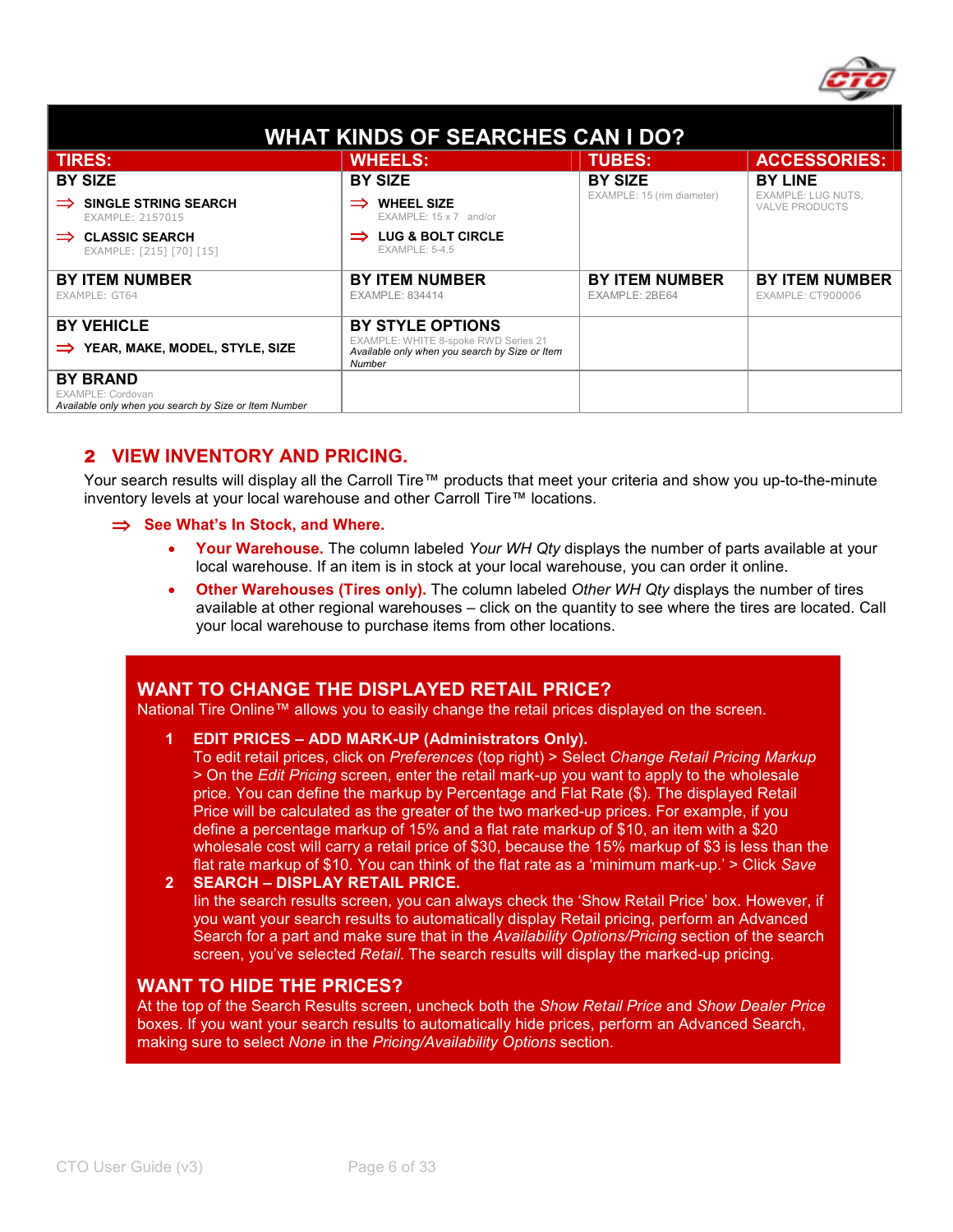

### **HOW DO I PLACE MY ORDER?**

#### 1 **ADD ITEMS TO YOUR SHOPPING CART.**

- **Enter Quantities.** Enter the desired quantity for each item you want to order. You can only order the quantity on-hand in your local warehouse.
- **Add Items to Cart.** Click the *Add to Cart* button at the bottom of the screen. You'll see that the *Cart Summary* now includes the added items and displays their Quantity, Weight and Price. These items are now saved – even if you log out. You can continue to add items to your cart until you're ready to check out.

#### 2 **REVIEW YOUR SHOPPING CART.**

Before you check out, you'll review the contents of your shopping cart. Click the *View Cart/Check Out* tab on the top right and make any desired changes.

- **Want to Change Quantities?** Want to change the quantities in your order? Modify the quantities then click *Update Order*.
- **Want to Delete Items or Delete Order?** To delete an item, click the red X next to the Item name. To delete the entire order, click *Delete Order.*
- **Want to Add More Items?** You can add more items by using the Quick Search on the right. Or, start a new Advanced Search.

#### 3 **CHECK OUT.**

Once you've reviewed your shopping cart, click *Check Out* to complete the ordering process. You'll arrive at the *Pending Order* screen.

⇒ **Select Delivery Method. Choose your preferred delivery method.** 

- **Carroll Truck**
- **Customer Pickup**
- **Special Handling Call Branch.** Want to have multiple orders shipped together, or make some other special request? Call your local warehouse to discuss any special handling needs.
- ⇒ **Have Comments About Your Order?** Use the *Enter Comments* box to add note for the warehouse staff.
- ⇒ **Have a Purchase Order Number?** If you have a Purchase Order, you can enter the number in the *PO#* field. It will appear on your invoice.
- ⇒ **All Done? Submit Your Order.** Click *Submit Order* to finalize your order. Orders are processed by your local warehouse.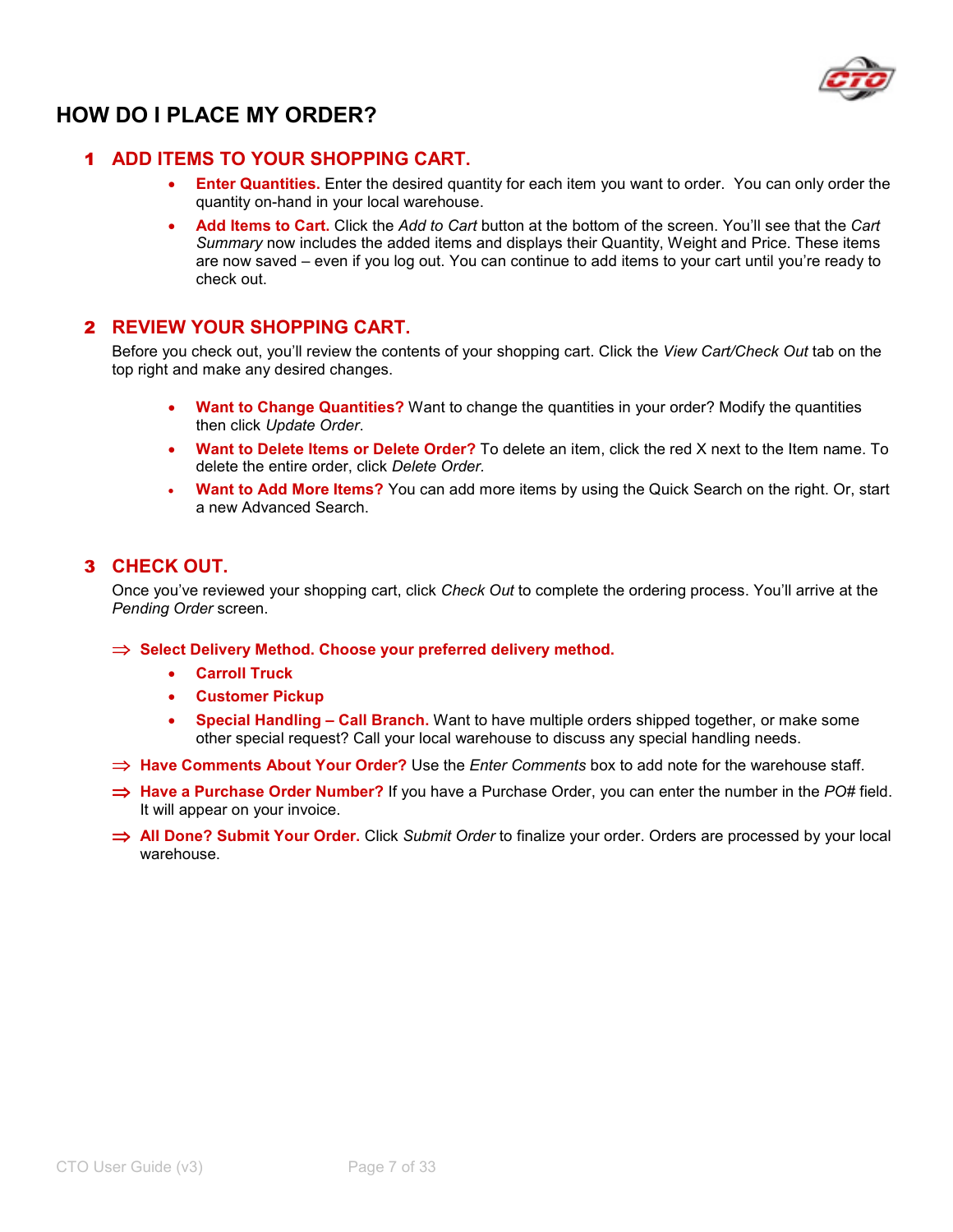

### **HOW CAN I CHECK PAST INVOICES?**

#### 1 **SEARCH FOR SPECIFIC ORDERS.**

Click the *Order History* tab. Find past orders by entering an Invoice Number or Date(s). To search by Date, you can either select a date period from the list (example: 1 week) or enter a Date Range up to a year in the past.

#### 2 **VIEW OR PRINT INVOICES.**

You'll see a list of your past orders. Click *View Invoice* to View a printable PDF file of a specific order.

### **WHAT ARE THE CURRENT PROMOTIONS?**

Click the *Promotions* tab and start saving!

**NEED HELP?**

If you have questions about Carroll Tire Online,™ contact the CTO support team at 800-493-4142 or support@tbccorp.com and we'll help you. There are also some answers to frequently asked questions on the FAQ page of CTO™.

If you have questions about inventory or an order you've already placed, contact your local warehouse.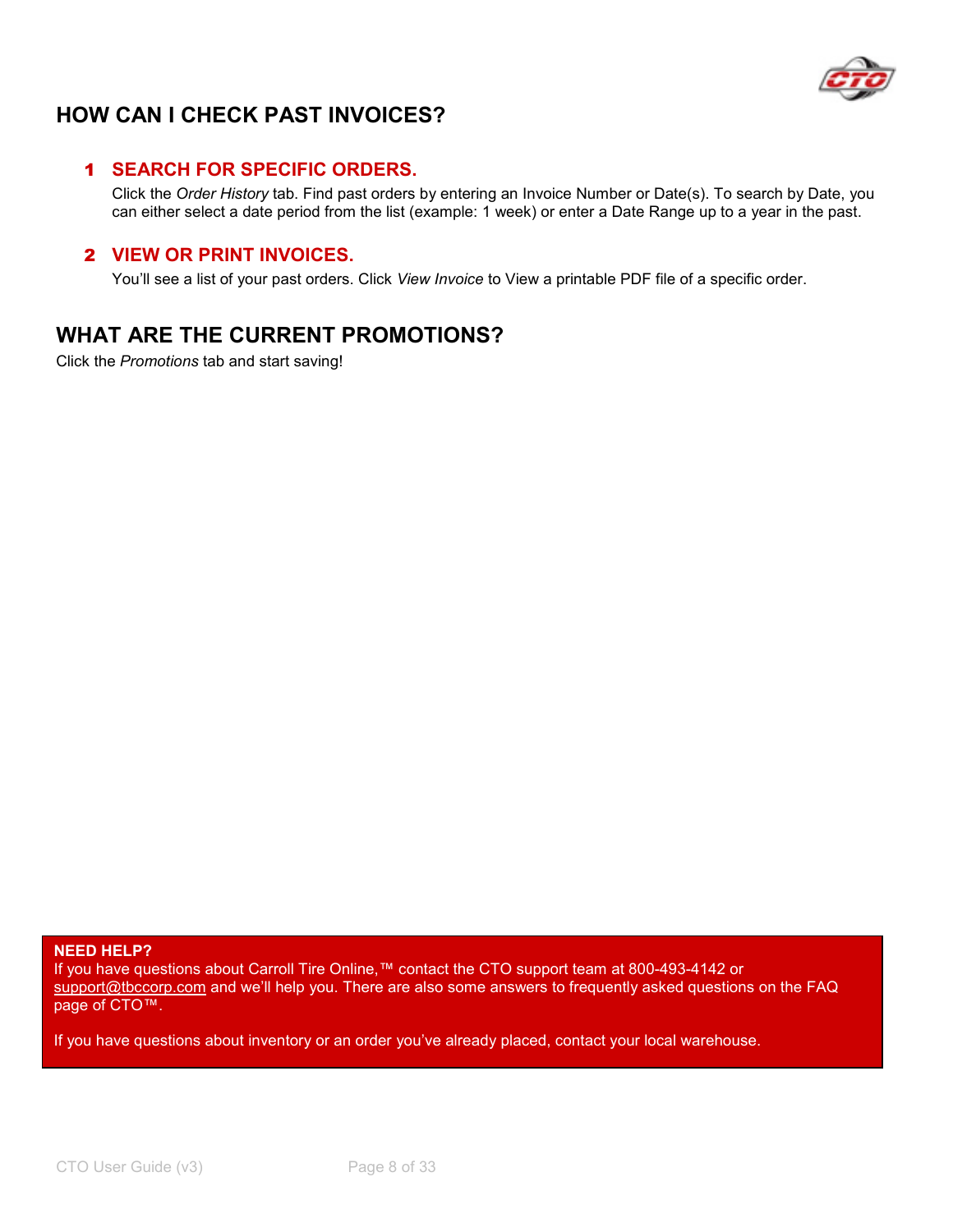

## **3 ACCESSING THE SYSTEM**

### **3.1 LOGGING IN**

To access CTO, visit: **WWW.CARROLLTIREONLINE.COM**

The login screen is displayed. In the login panel on the right, enter your given username and password in the respective fields and click the *Login* button.

If you're a Carroll Tire customer who doesn't already have a CTO account established, see *Appendix B: Setting Up A New CTO Account.*

## **3.2 LOGGING OUT / CHANGING USERS**

To log out of the system, click the *Logout* link located at the top of the screen next to your name. You are then returned the CTO™ login screen. Any items you've added to your shopping cart will be saved for your next visit.

If your company uses multiple CTO accounts, you can switch between users by clicking *Change User* at the top right.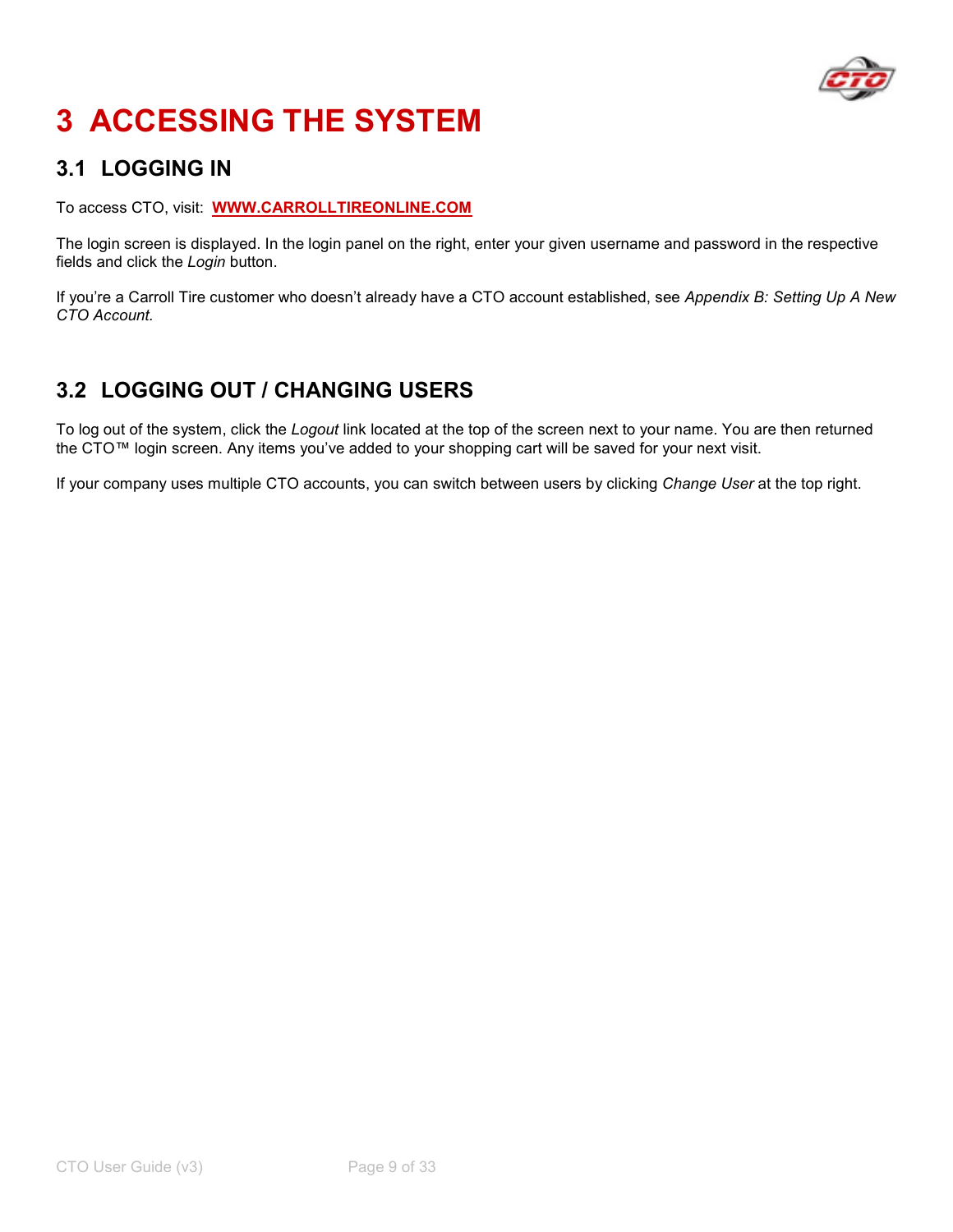

### **1 NAVIGATION TABS**

The tabs at the top of the screen are always visible. Clicking on the *Tires, Wheels, Tubes* or *Accessories* tabs will open the Advanced Search screen for that type of part. In the image above, the Advanced Tire Search is displayed. The other two tabs allow you to access your *Order History* and *Current Promotions*.

#### **2 ADVANCED SEARCH SECTION**

If you click on the *Tires, Wheels, Tubes* or *Accessories* tab, the respective Advanced Search screen is displayed in the main window. Here, you'll enter your search criteria. The Advanced Search offers the most complete set of search tools and gives you the option to display retail prices instead of dealer prices.

#### **3 QUICK SEARCH PANEL**

The Quick Search is perfect if you know exactly what you're looking for. The *Quick Search* panel allows you to conduct quick searches based on size or part # from any screen in the system without navigating to the Advanced Search screen.

#### **4 CART SUMMARY**

As you shop, the *Cart Summary* displays a summary of the items you've added to your shopping cart, including the Quantity, Weight and Price. To view or modify the cart, or to check out, you'll click the *View Cart/Check Out* tab located above the *Cart Summary*.

#### **5 ADDITIONAL MENUS**

You can use these additional menus to dig deeper into CTO – set preferences, get help, or download user documentation. Administrators will also use these menus to perform functions such as adding new users and defining retail mark-up rates.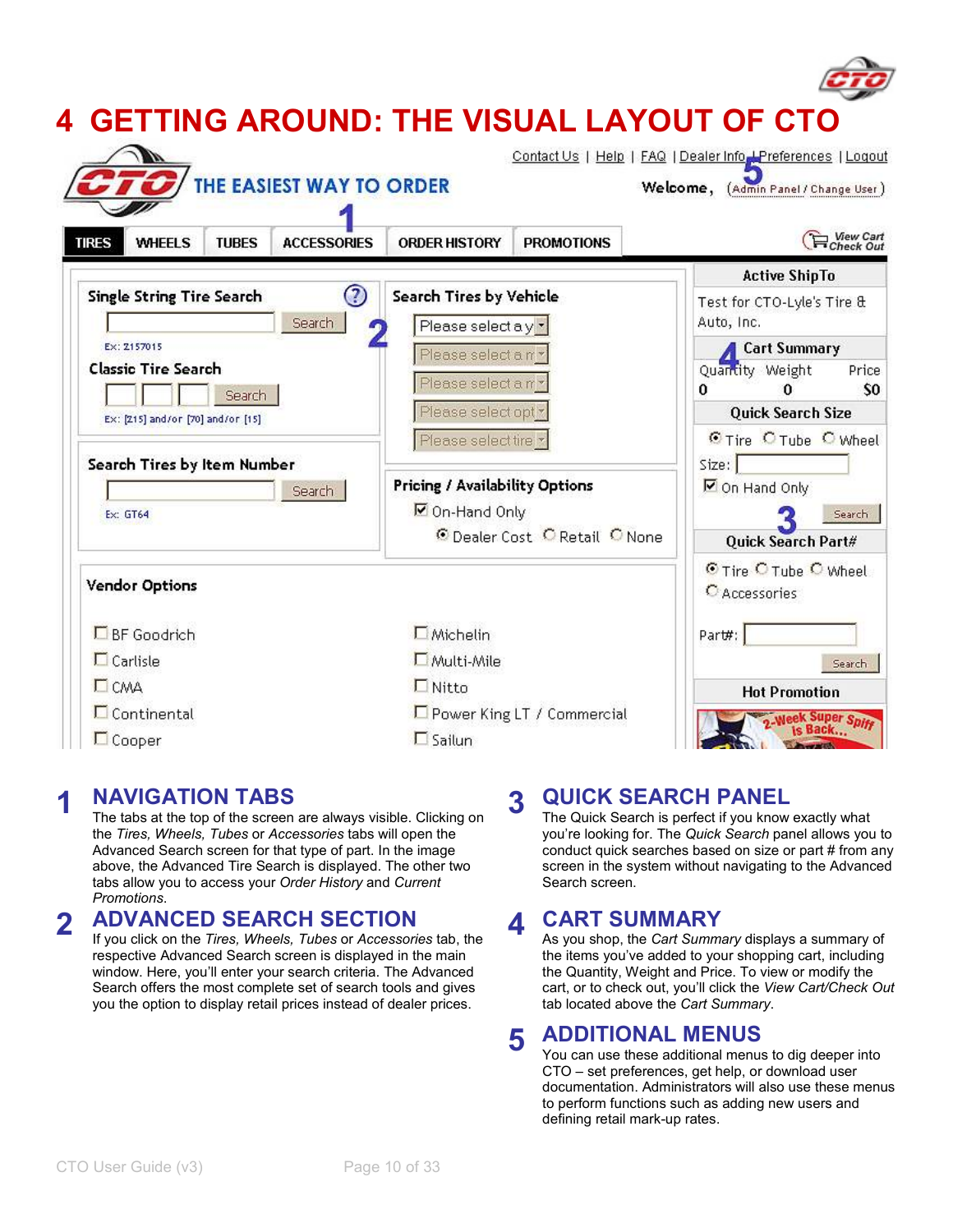

# **5 TIRES SEARCH**

### **5.1 HOW DO I FIND TIRES?**

CTO™ gives you powerful tools to find the right tire - every time. Whether you want to search for tires for a specific vehicle, or you already know specifics, CTO will show you what tires are carried by Carroll Tire, and even show you what tires are in stock at your local warehouse and other locations. You can search for tires using either the Advanced Search or Quick Search.

#### **WHAT'S THE DIFFERENCE BETWEEN** *ADVANCED SEARCHES* **AND** *QUICK SEARCHES?*

The Advanced Tires Search includes the most search options – including the vehicle search - and allows you to display retail prices instead of wholesale dealer prices. The Quick Search is perfect if you know exactly what you're looking for. The *Quick Search Size* and *Quick Search Part #* sections located on the right-hand side of the screen allow you to conduct quick searches based on size or part # from any screen in the system without navigating to the Advanced Tires Search screen. Remember that when you use Quick Search, your search results displayed Dealer Cost pricing by default. If you prefer to default to retail pricing, use the Advanced Tire Search.

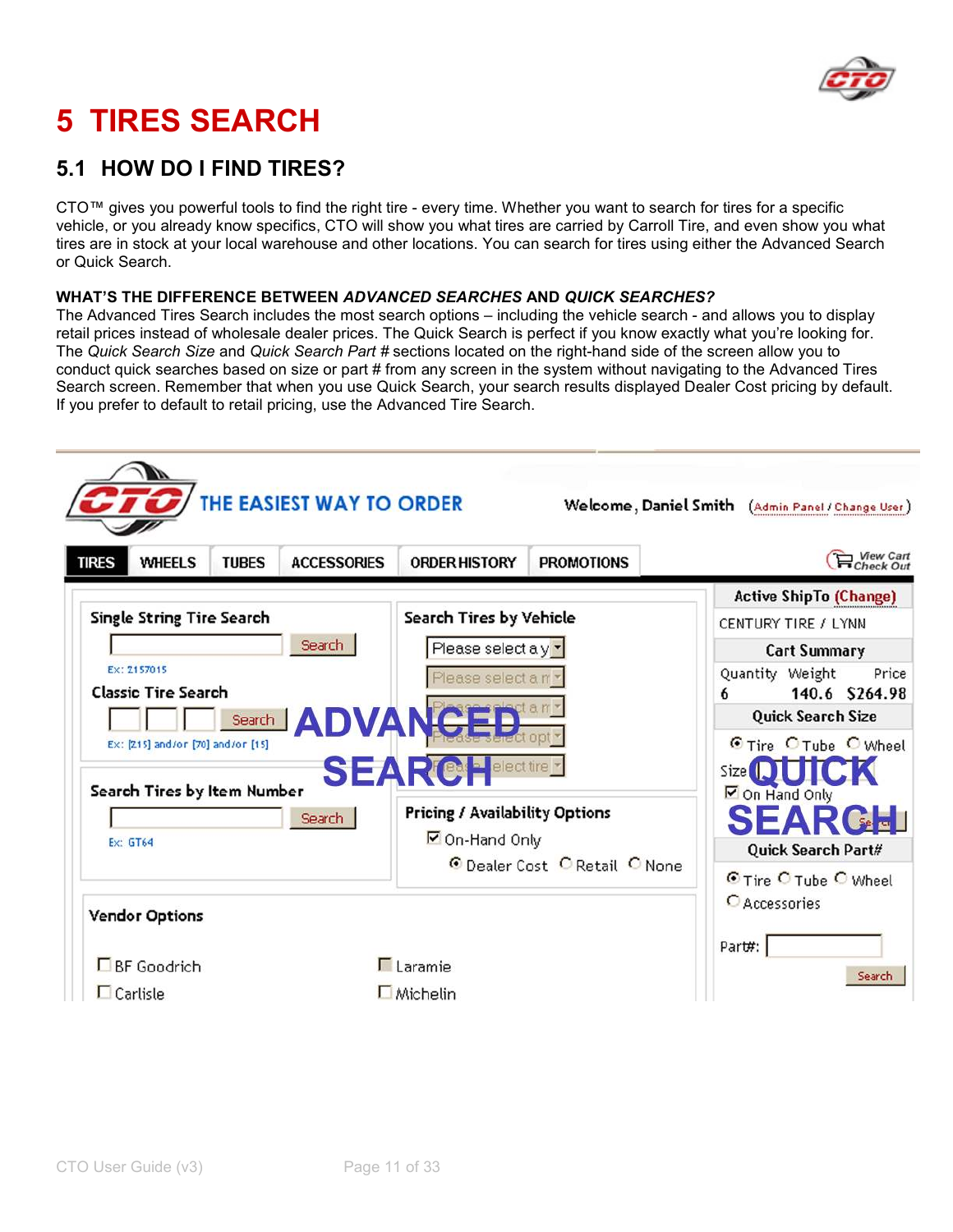

### **5.2 THE ADVANCED TIRE SEARCH**

To perform an Advanced Tire Search, click on the *Tires* tab located at the top of the screen. The Advanced Tire Search page is displayed.

You can search for tires based on Size, Item Number, or Vehicle (Year, Make, Model, Style). For searches by Size or Item Number (but not Vehicle), you can optionally select specific brands to include by checking boxes in the *Vendor Options* section.

#### 1 **ENTER SEARCH CRITERIA.**

Enter your search criteria in one of the following sections:

- ⇒ **Search by Size.** Use either the Single String Search or the Classic Search, which has three boxes one for size, one for ratio and one for diameter.
- ⇒ **Search by Item Number**
- ⇒ **Vehicle Search.** Select the Year, Make, Model and Series from the drop-down lists. The Size drop-down list will display all tires that meet the vehicle you specified. Selecting the Size from the list will initiate the search process.

#### 2 **CHOOSE VENDOR OPTIONS.**

If you've searched by Size or Item Number, optionally choose specific brands to include by checking desired brands in the *Vendor Options* section.

#### 3 **SELECT AVAILABILITY/PRICING OPTIONS.**

In the *Availability/Pricing Options* section, enter your preferences:

- ⇒ **Availability.** Check the *On Hand* box if you only want to see items that are currently in stock at a Carroll Tire warehouse
- ⇒ **Pricing Options.** Indicate how you would like pricing information to be displayed in your search results by selecting one of the following:
	- **Dealer Cost** Wholesale dealer costs will be displayed in your search results.
	- **Retail** Prices will be displayed with the retail mark-up applied.
	- **None**  Pricing information will be hidden in the search results.

Note: The *Pricing Options* determine the default price display. Once you're on the *Search Results* page, you'll be able to change which types of prices are displayed, or hide prices altogether.

#### 4 **SEARCH.**

Click *Search*. You will see the search results screen, which is described in detail in the *Understanding Your Search Results* section of this guide.

### **5.3 QUICK TIRE SEARCHES**

From any page within CTO, you can conduct Quick Tire Searches by either Size or Part Number. On the right side of your screen, you'll always see the Quick Search panel.

#### 1 **SELECT TYPE**

In the appropriate Quick Search box (Part # of Size), select *Tire*.

#### 2 **ENTER SIZE OR PART NUMBER**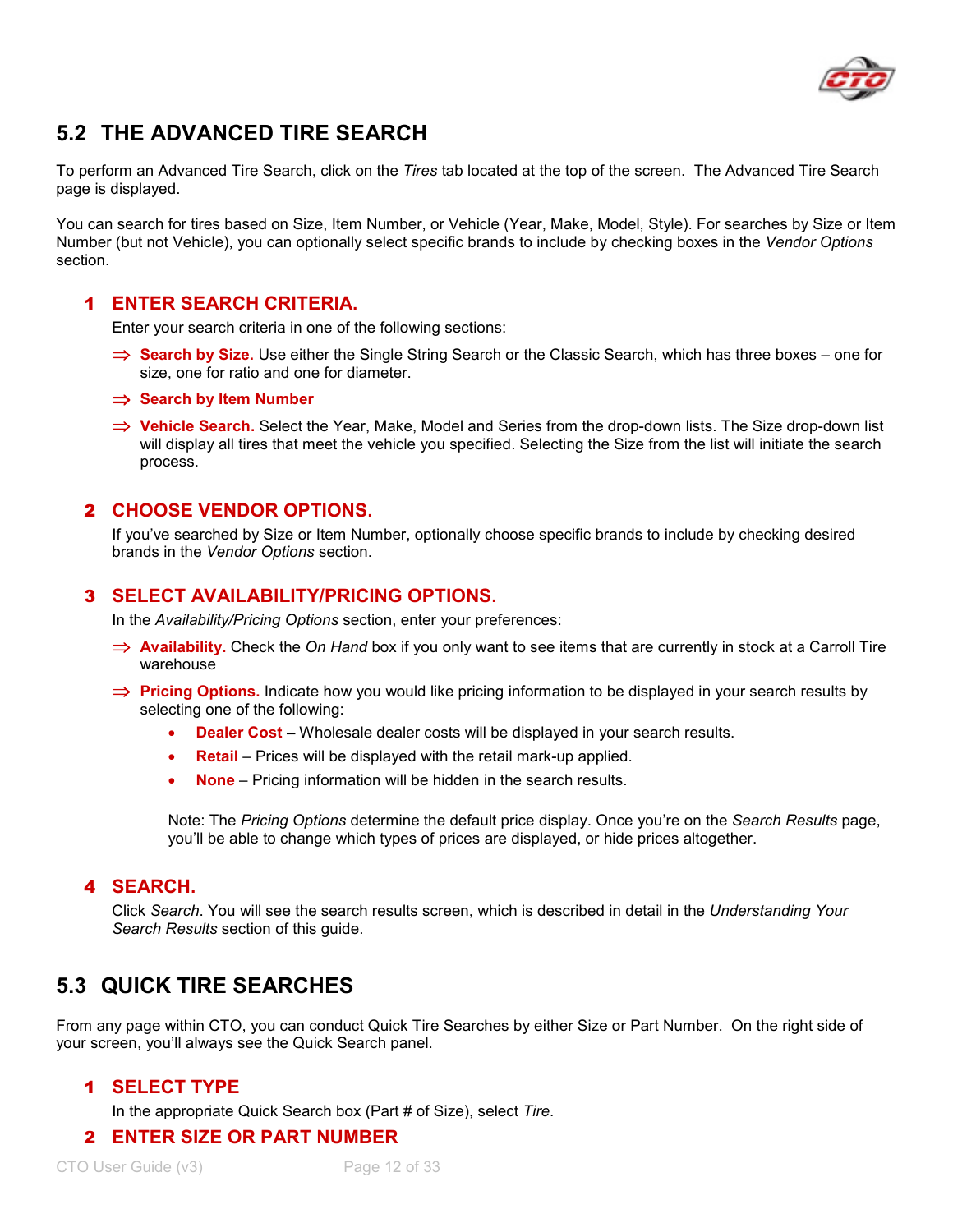

### 3 **SELECT AVAILABILITY**

If you're searching by Size, you can optionally check the *On Hand Only* box if you want your search results to be limited to tires that are currently in stock in a Carroll Tire warehouse.

#### 4 **CLICK** *SEARCH*

Matching items are displayed. For more information, see the chapter on *Understanding Your Search Results.*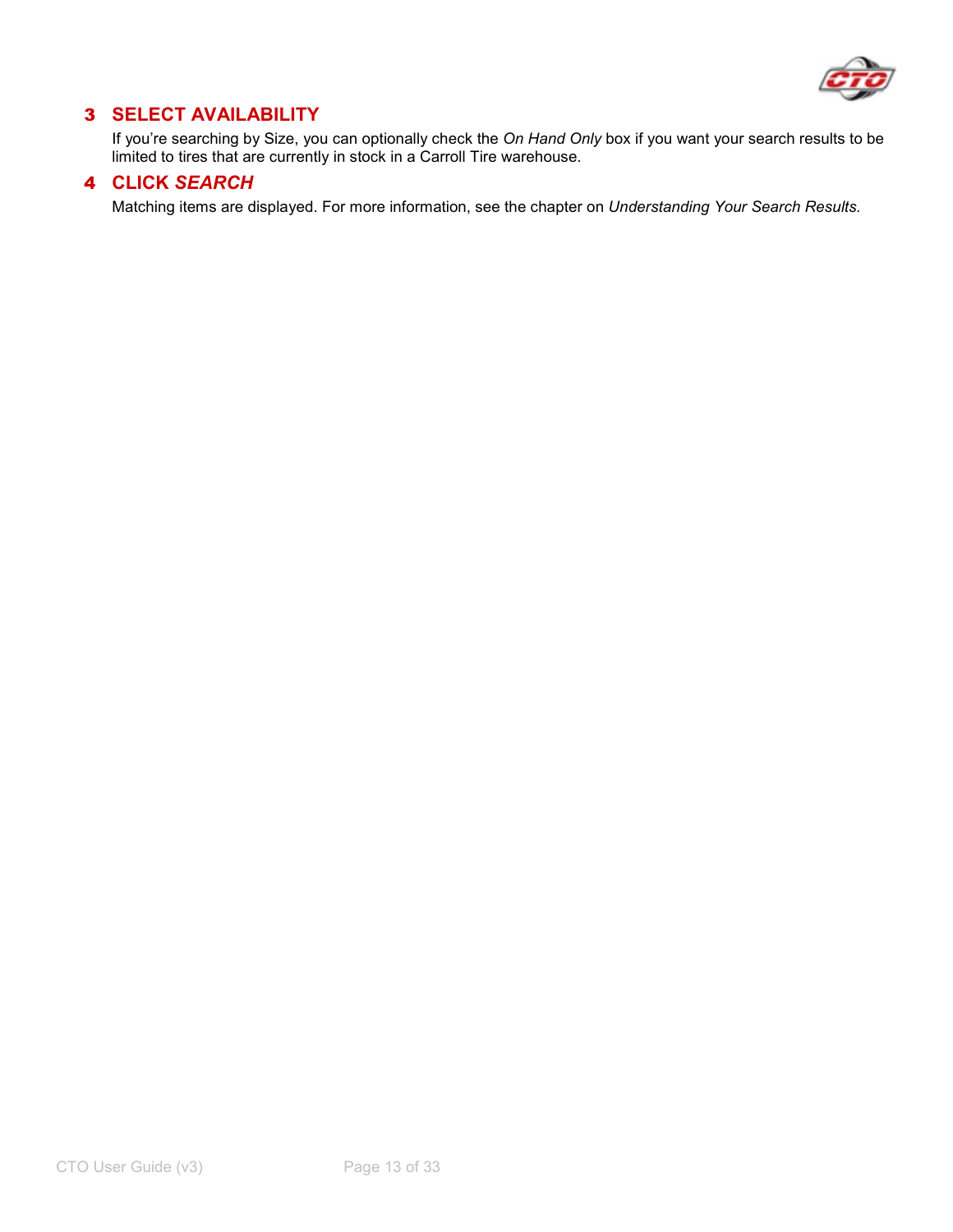

## **6 WHEELS SEARCH**

### **6.1 HOW DO I FIND WHEELS?**

CTO™ gives you several ways to find the wheels you need, and shows you which wheels are in stock at your local Carroll Tire™ warehouse and other locations. You can search for wheels using either the Advanced Search or Quick Search.

#### **WHAT'S THE DIFFERENCE BETWEEN** *ADVANCED SEARCHES* **AND** *QUICK SEARCHES?*

The Advanced Wheels Search includes all the available wheel search methods and allows you to optionally display retail prices instead of wholesale dealer prices. The Quick Search is perfect if you know exactly what you're looking for. The *Quick Search Size* and *Quick Search Part #* sections located on the right-hand side of the screen allow you to conduct quick searches based on size or part # from any screen in the system without navigating to the Advanced Wheels Search screen. Remember that when you use Quick Search, your search results displayed Dealer Cost pricing by default. If you prefer to default to retail pricing, use the Advanced Wheel Search.

### **6.2 ADVANCED WHEEL SEARCHES**

To perform an Advanced Search for wheels, click on the *Wheels* tab located at the top of the screen. The Advanced Wheel Search page is displayed.

You can search for tires based on Size, Item Number, or Vehicle (Year, Make, Model, Style.) For searches by Size or Item Number (but not Vehicle), you can optionally select specific brands to include by checking boxes in the *Vendor Options* section.

#### 1 **ENTER SEARCH CRITERIA.**

Enter your search criteria in one of the following sections:

- ⇒ **Search by Size.** Search based on one or both of the following:
	- **Wheel Size** Enter a size
	- **Lug and Bolt Circle**  Choose from a list of Lug and Bolt Circle sizes
- ⇒ **Search by Item Number**

#### 2 **CHOOSE STYLE OPTIONS.**

If you wish to limit your results to specific style options, check the ones you want to include in the *Style Options* section.

#### 3 **SELECT AVAILABILITY/PRICING OPTIONS.**

In the *Availability/Pricing Options* section, enter your preferences:

- ⇒ **Availability.** Check the *On Hand* box if you only want to see items currently in stock at a Carroll Tire warehouse.
- ⇒ **Pricing Options.** Indicate how you would like pricing information to be displayed in your search results by selecting one of the following:
	- **Dealer Cost** Wholesale dealer costs will be displayed in your search results.
	- **Retail** Prices will be displayed with the retail mark-up applied.
	- **None**  Pricing information will be hidden in the search results.

Note: The *Pricing Options* determine the default price display. Once you're on the *Search Results* page, you'll be able to change which types of prices are displayed, or hide prices altogether.

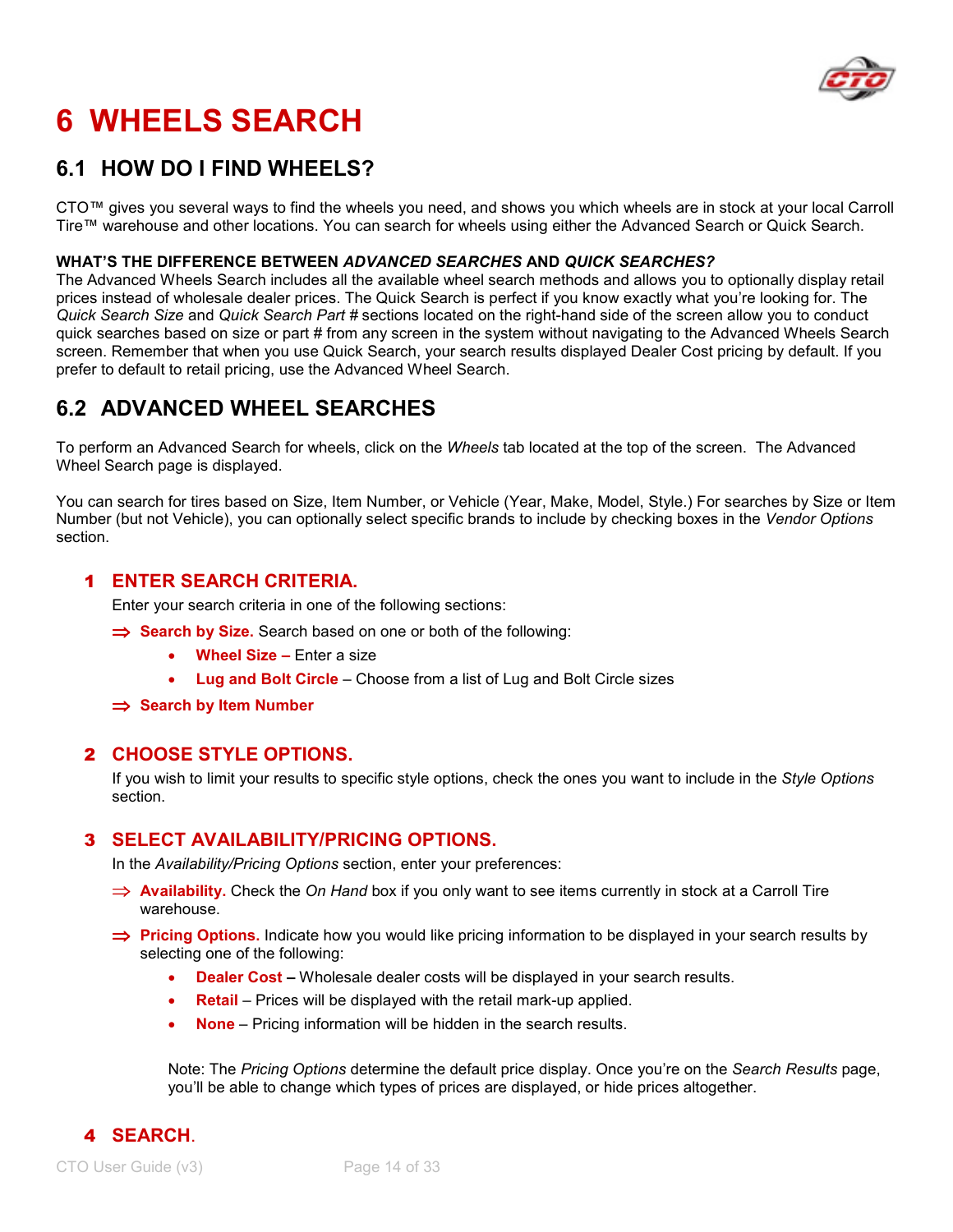

Click *Search*. You will see the search results screen, which is described in detail in the *Understanding Your Search Results* section of this guide.

## **6.3 QUICK WHEEL SEARCHES**

From any page within CTO, you can conduct Quick Searches for wheels by either Size or Part Number. On the right side of your screen, you'll always see the Quick Search Panel which includes *Quick Search Size* and *Quick Search Part* sections.

#### 1 **SELECT TYPE**

#### 2 **ENTER SIZE OR PART NUMBER**

In the appropriate Quick Search box (Part # of Size), select *Wheel.*

#### 3 **SELECT AVAILABILITY**

If you're searching by Size, you can optionally check the *On Hand Only* box if you want your search results to be limited to wheels that are currently in stock in a Carroll Tire warehouse.

#### 4 **CLICK** *SEARCH*

Search results are displayed. For a detailed explanation of the search results screen, see the section *Understanding Your Search Results.*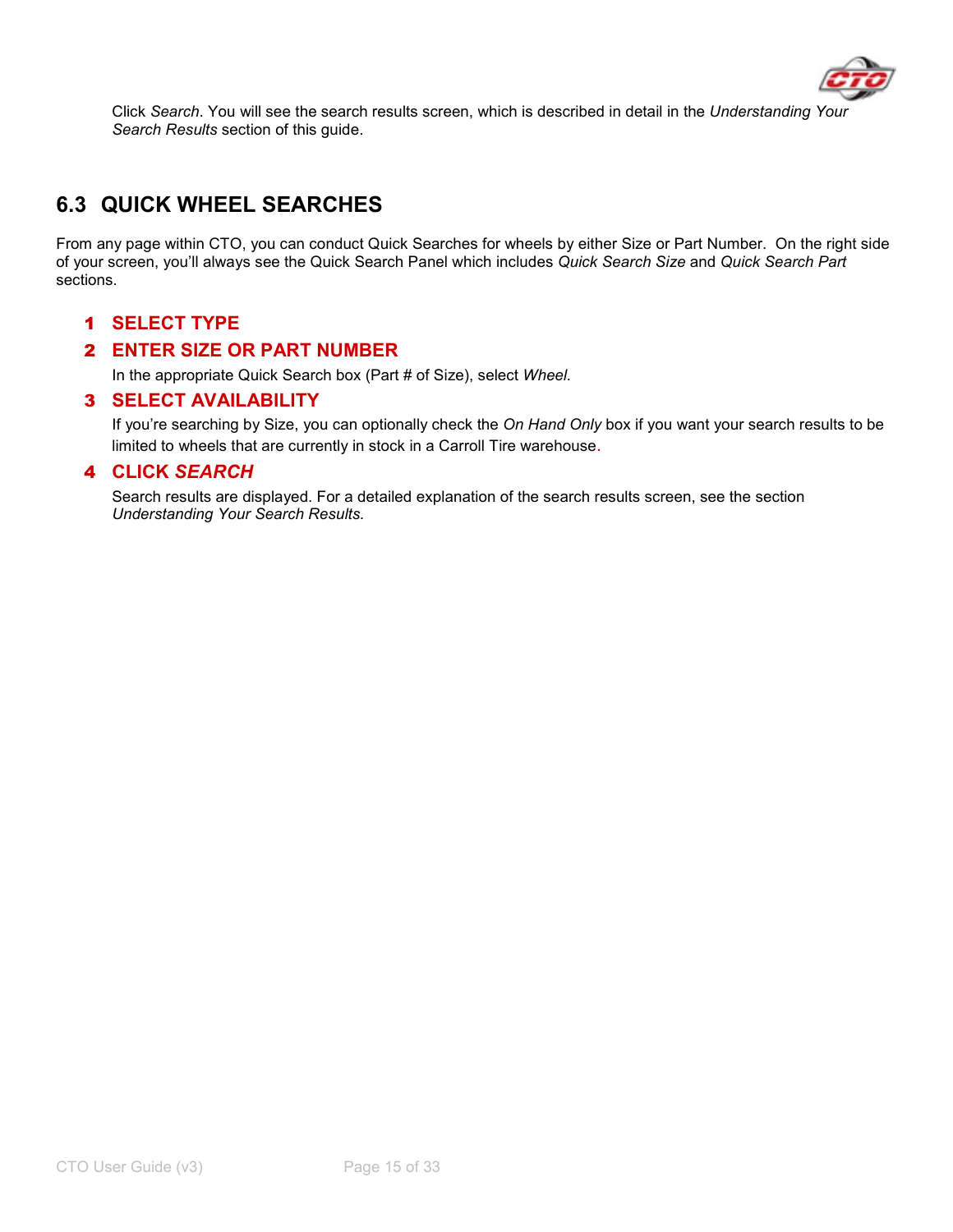

# **7 TUBES SEARCH**

### **7.1 HOW DO I FIND TUBES?**

You can search for tubes by Size or Item Number, and find out which tubes are in stock at your local Carroll Tire™ warehouse and other locations. You can search for tubes using either the Advanced Search or Quick Search.

#### **WHAT'S THE DIFFERENCE BETWEEN** *ADVANCED SEARCHES* **AND** *QUICK SEARCHES?*

The Advanced Tube Search includes all the available tube search methods and allows you to optionally display retail prices instead of wholesale dealer prices. The Quick Search is perfect if you know exactly what you're looking for. The *Quick Search Size* and *Quick Search Part #* sections located on the right-hand side of the screen allow you to conduct quick searches based on size or part # from any screen in the system without navigating to the Advanced Tube Search screen. Remember that when you use Quick Search, your search results will be displayed with Dealer Cost pricing. If you prefer to display retail pricing, use the Advanced Wheel Search.

### **7.2 ADVANCED TUBE SEARCHES**

To navigate to the Advanced Tube Search Screen, click on the *Tubes* tab located at the top of the screen. The Advanced Tube Search page is displayed.

#### 1 **ENTER SEARCH CRITERIA.**

Enter your search criteria in one of the following sections:

- ⇒ **Search by Size.** Enter the rim diameter (EXAMPLE: 15)
- ⇒ **Search by Item Number.** (EXAMPLE: 2BE64)

#### 2 **SELECT AVAILABILITY/PRICING OPTIONS.**

In the *Availability/Pricing Options* section, enter your preferences:

- ⇒ **Availability.** Check the *On Hand* box if you only want to see items that are currently in stock at a Carroll Tire warehouse
- ⇒ **Pricing Options.** Indicate how you would like pricing information to be displayed in your search results by selecting one of the following:
	- **Dealer Cost** Wholesale dealer costs will be displayed in your search results.
	- **Retail**  Prices will be displayed with the retail mark-up applied.
	- **None**  Pricing information will be hidden in the search results.
	- Note: The *Pricing Options* determine the default price display. Once you're on the *Search Results* page, you'll be able to change which types of prices are displayed, or hide prices altogether.

#### 3 **SEARCH.**

Click *Search*. You will see the search results screen, which is described in detail in the *Understanding Your Search Results* section of this guide: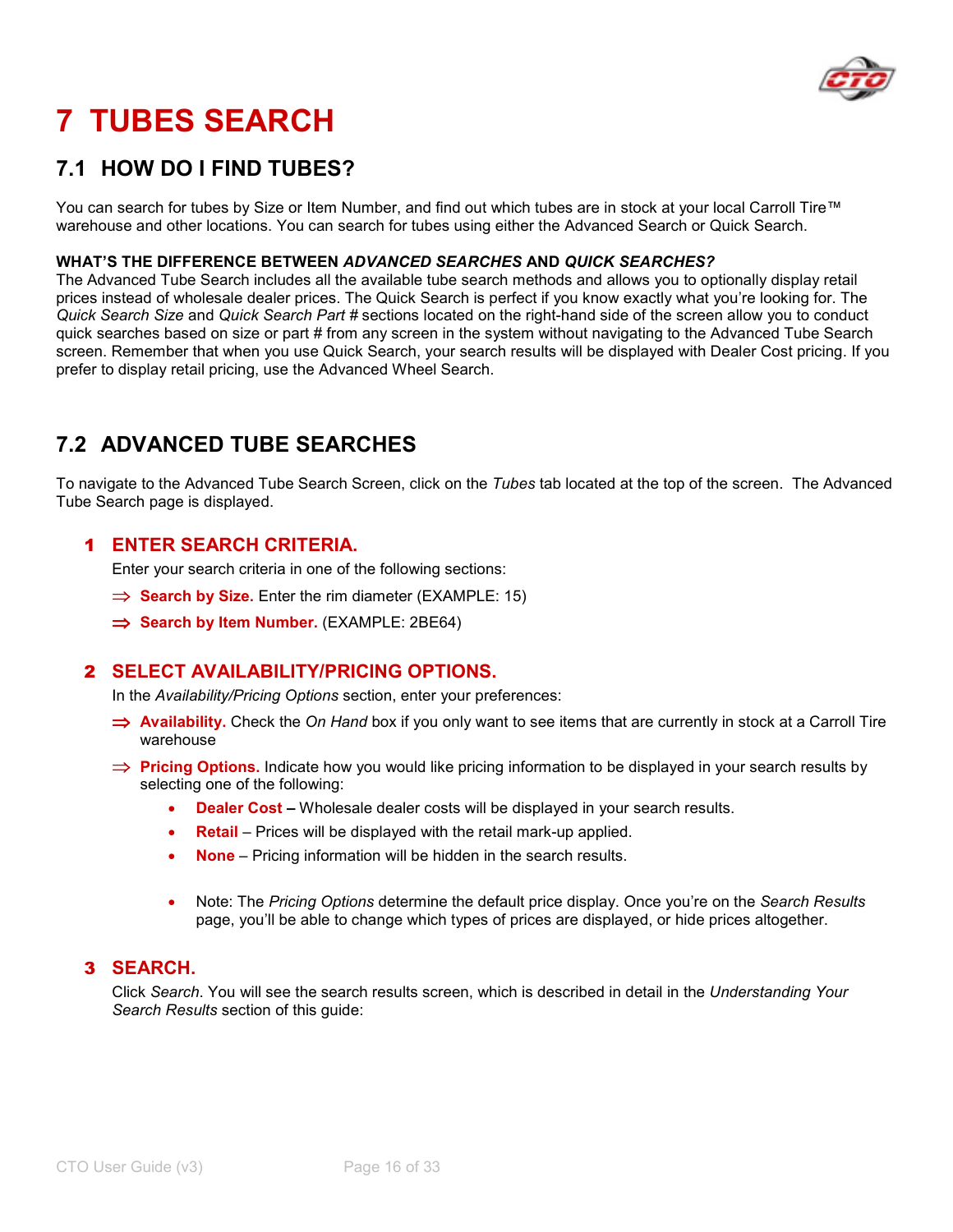

## **7.3 QUICK TUBE SEARCHES**

From any page within the site, you can conduct Quick Tube Searches by either Size or Part Number by using the Quick Search panel on the right.

#### 1 **SELECT TYPE**

In the appropriate Quick Search box (Part # of Size), select *Tube.*

#### 2 **ENTER SIZE OR ITEM NUMBER**

#### 3 **SELECT AVAILABILITY**

If you're searching by Size, you can optionally check the *On Hand Only* box if you want your search results to be limited to tubes that are currently in stock in a Carroll Tire warehouse.

#### 4 **CLICK** *SEARCH*

Search results are displayed as follows. For more information, see the chapter on *Understanding Your Search Results.*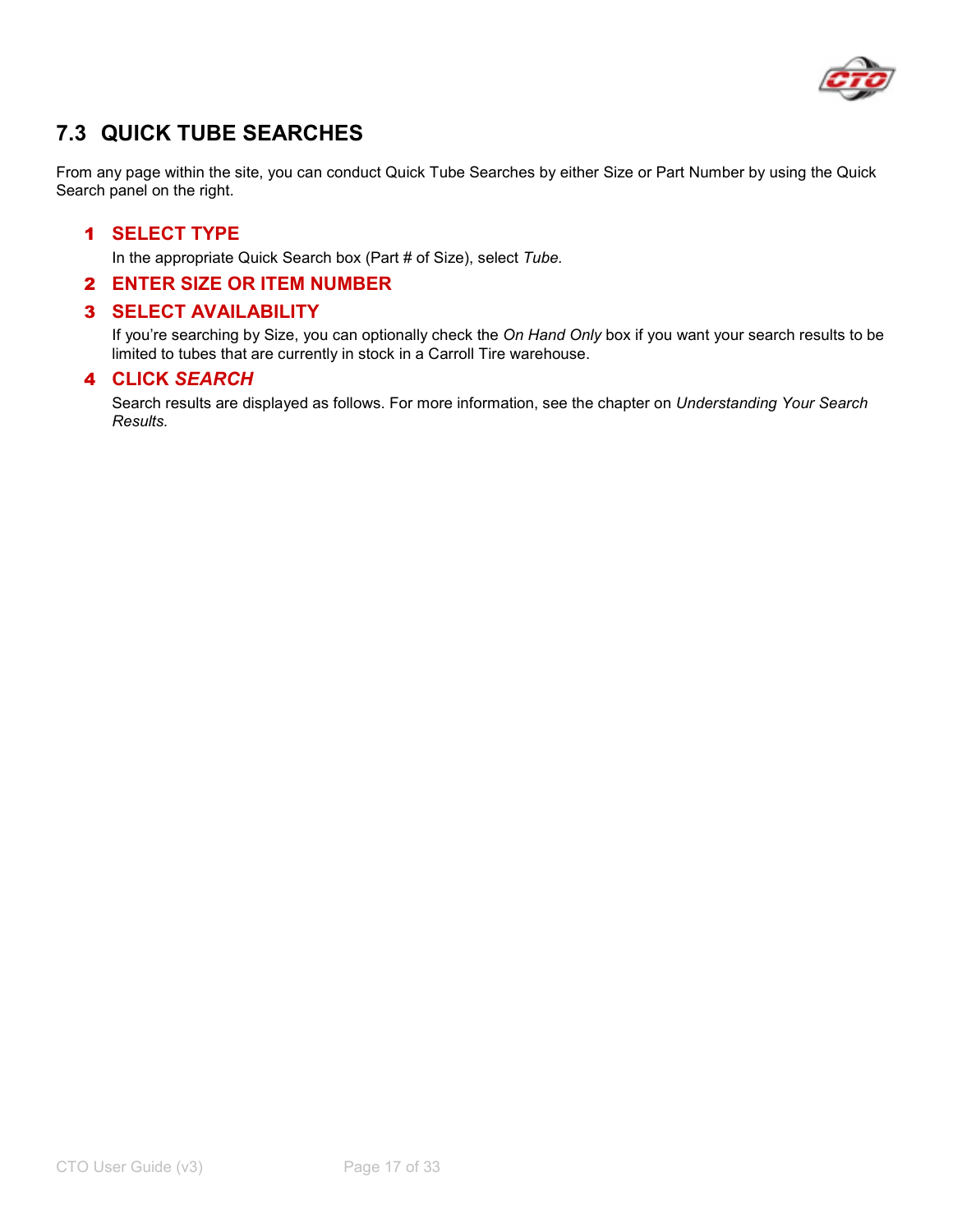

# **8 ACCESSORIES SEARCH**

### **8.1 HOW DO I FIND ACCESSORIES?**

Carroll Tire carries a wide line of accessories. You can search by a specific item number, or explore accessories by line (Murphy Lube, Lug Nuts, etc). You can use a Quick Search by Part Number, or an Advanced Search.

#### **WHAT'S THE DIFFERENCE BETWEEN** *ADVANCED SEARCHES* **AND** *QUICK SEARCHES?*

The Advanced Accessory Search includes all the available accessory search methods and allows you to optionally display retail prices instead of wholesale dealer prices. The Quick Search is perfect if you know exactly what you're looking for. The *Quick Search Part #* section located on the right-hand side of the screen allows you to conduct quick searches based on the accessory part number from any screen in the system without navigating to the Advanced Accessory Search screen. Remember that when you use Quick Search, your search results displayed Dealer Cost pricing by default. If you prefer to default to retail pricing, use the Advanced Accessories Search.

### **8.2 ADVANCED ACCESSORIES SEARCHES**

You can find accessories either by a specific Item Number, or by Line. To perform an Advanced Search for Accessories, click on the Accessories tab located at the top of the screen. The Advanced Accessory Search screen is displayed.

#### 1 **ENTER SEARCH CRITERIA.**

Enter your search criteria in one of the following sections:

- ⇒ **Search by Line.** Choose a line of products (EXAMPLE: Lug Nuts, Murphy Lube).
- ⇒ **Search by Item Number.** (EXAMPLE: CT900006)

#### 2 **SELECT AVAILABILITY/PRICING OPTIONS.**

In the *Availability/Pricing Options* section, enter your preferences:

- ⇒ **Availability.** Check the *On Hand* box if you only want to see items that are currently in stock at a Carroll Tire warehouse
- ⇒ **Pricing Options.** Indicate how you would like pricing information to be displayed in your search results by selecting one of the following:
	- **Dealer Cost** Wholesale dealer costs will be displayed in your search results.
	- **Retail**  Prices will be displayed with the retail mark-up applied.
	- **None** Pricing information will be hidden in the search results.

Note: The *Pricing Options* determine the default price display. Once you're on the *Search Results* page, you'll be able to change which types of prices are displayed, or hide prices altogether.

#### 3 **SEARCH**

Click the Search button next to your search criteria. The Search Results screen will be displayed. This screen is described in detail in the *Understanding Your Search Results* chapter of this guide.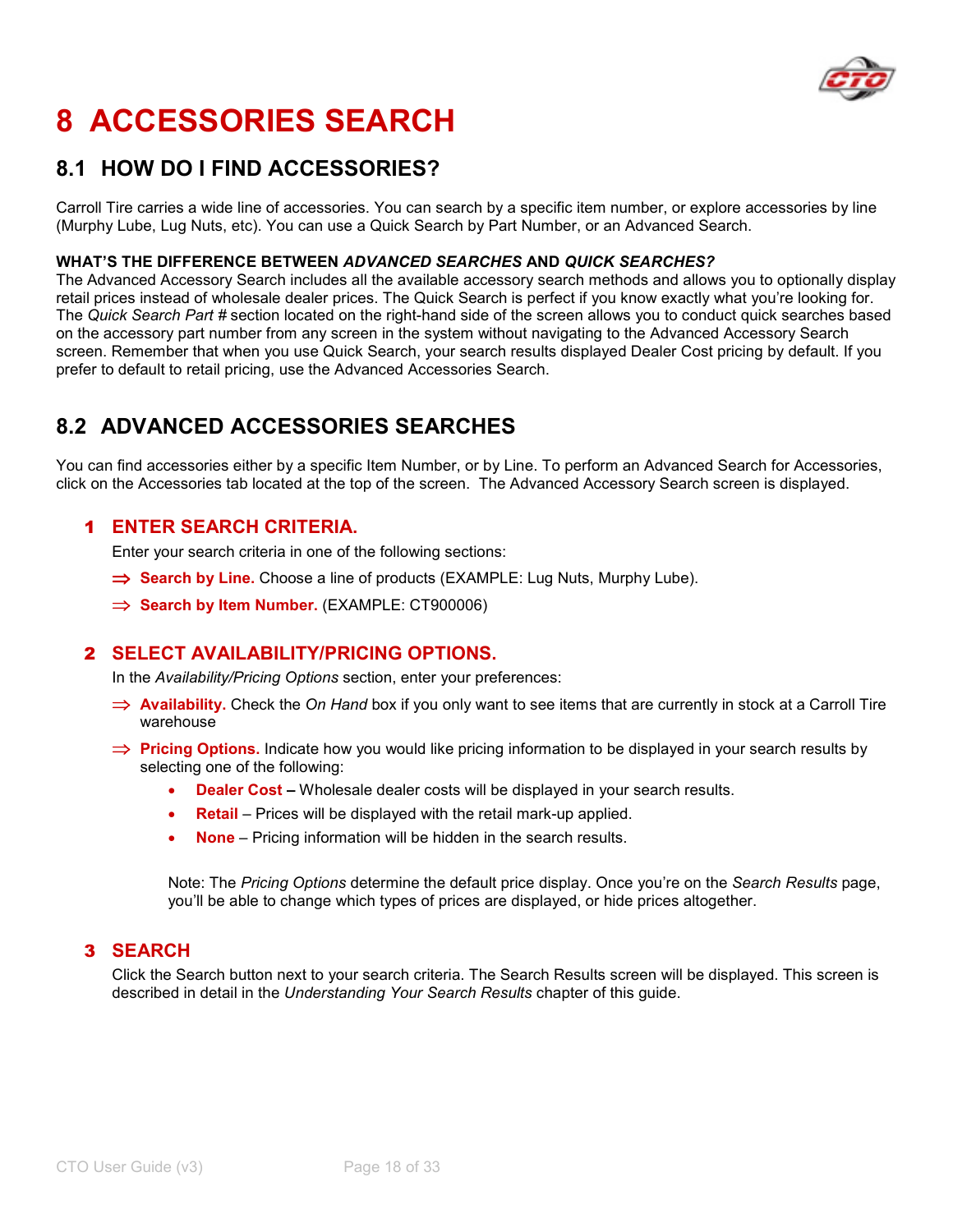

## **8.3 QUICK ACCESSORIES SEARCH**

From any page within the site, you can conduct quick accessories searches by Part Number by using the Quick Search panel on the right.

#### 1 **SELECT TYPE**

In the Quick Search Part # section, select *Accessories.* 

#### 2 **ENTER THE PART #**

#### 3 **CLICK** *SEARCH*

Search results are displayed. For more information, see the chapter on *Understanding Your Search Results.*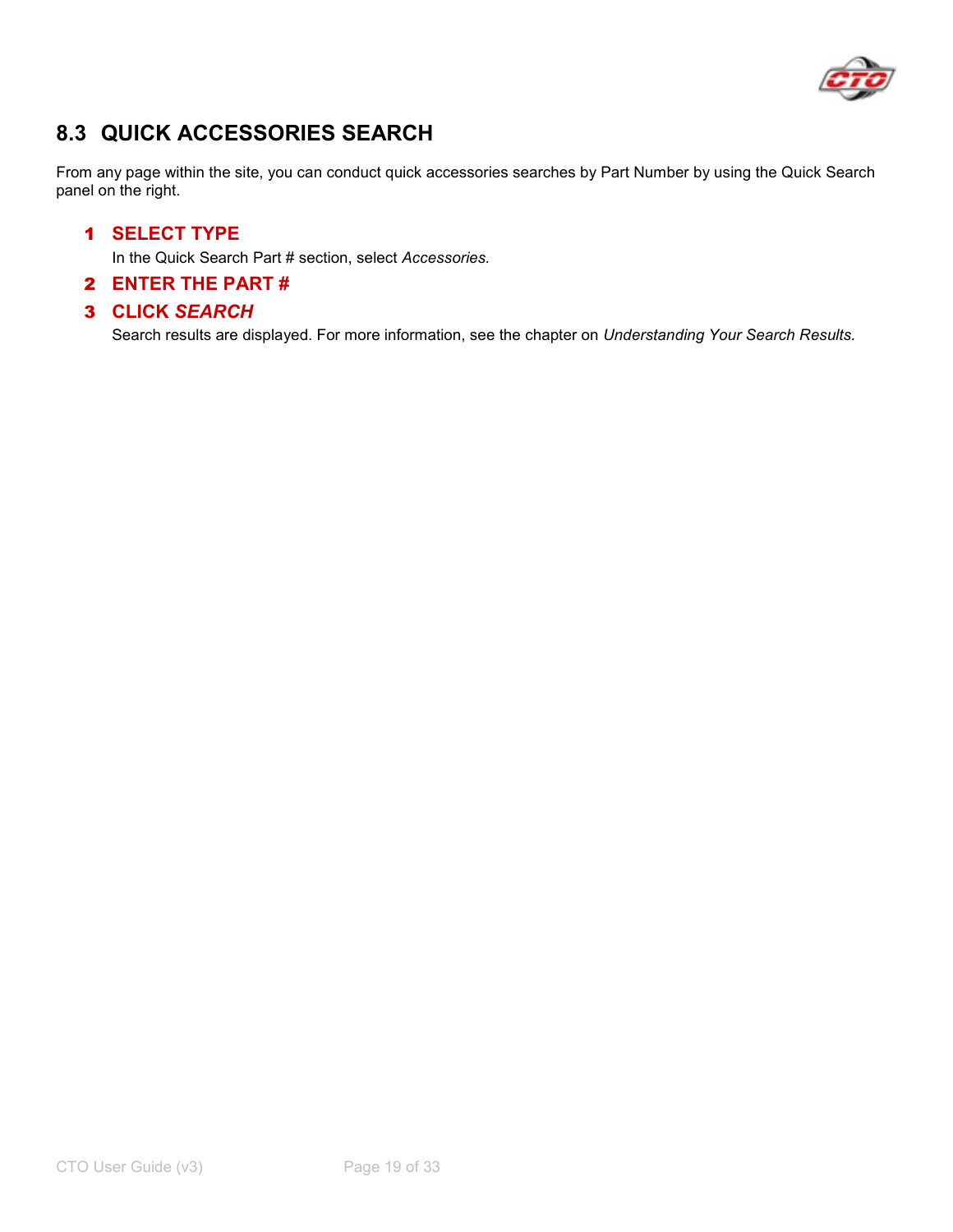

## **9 ORDERING ONLINE**

### **9.1 HOW DO I ORDER ONLINE?**

Ordering online is as easy as searching for the parts you need, adding them to your shopping cart, and checking out. Each step will be described in this chapter.

### **9.2 UNDERSTANDING YOUR SEARCH RESULTS**

When you search for parts on CTO, the search results page contains detailed information about which matching items Carroll Tire carries – and what's currently in stock and available for you to order. This section describes the search results in detail. The results of your search appear in a table, with a row for each item that matches your search criteria. Each item is described by a series of columns.

Your query returned 4 items. □ Show Retail Price M Show Dealer Price If applicable, FET is included in price.

Add To Cart

| Your      | Other          | Product No.  | Vendor     | <b>Description</b>                    | Service SW Dealer |            |             |
|-----------|----------------|--------------|------------|---------------------------------------|-------------------|------------|-------------|
| WH<br>Qty | WH<br>Qty      | Vendor No.   | Warranty   | Size                                  | UTQG              | <b>PLY</b> | ŦET         |
| 95        | 0              | TN14121705   | <b>TNE</b> | Epic Tour                             | 97S               | BW         | \$47.58     |
|           |                | EPT33        |            | 215 70 15                             | 440BB             |            |             |
| 100       | $\Omega$       | UN0772170STW | UNI        | Uni Tiger Paw AWP II                  | 97T               | WW         | \$65.36     |
|           |                | 33471        |            | 215 70 15                             |                   |            |             |
| 99        | 0              | TN15721705T  | TNE        | <b>TBC Tempest Touring Plus</b><br>IΚ | 98T               | BW         | \$99.76     |
|           |                | <b>TTT33</b> |            | 215 70 15                             | 440AA             |            |             |
| 100       | $\overline{0}$ | SU05521705TW | <b>SUM</b> | Sumitomo Touring LST                  | 98T               |            | WW \$113.50 |
|           |                | STT31        |            | 215 70 15                             | 640AB             |            |             |

- ⇒ **Your WH Qty** Displays the number of parts available at your local Carroll Tire warehouse. If an item is in stock at your local warehouse, you can order it online. You can only order as many items as are currently available.
- ⇒ **Other WH Qty** This column is only displayed for tire searches. It displays the number of tires available at regional Carroll Tire warehouses other than your local warehouse. Click on the quantity to see where the tires are located. Tires located in other warehouses cannot be ordered online - call your local warehouse to arrange for the purchase tires from other locations.
- ⇒ **Product No.** Product Number. For certain items, you can click the product number for additional information about the item.

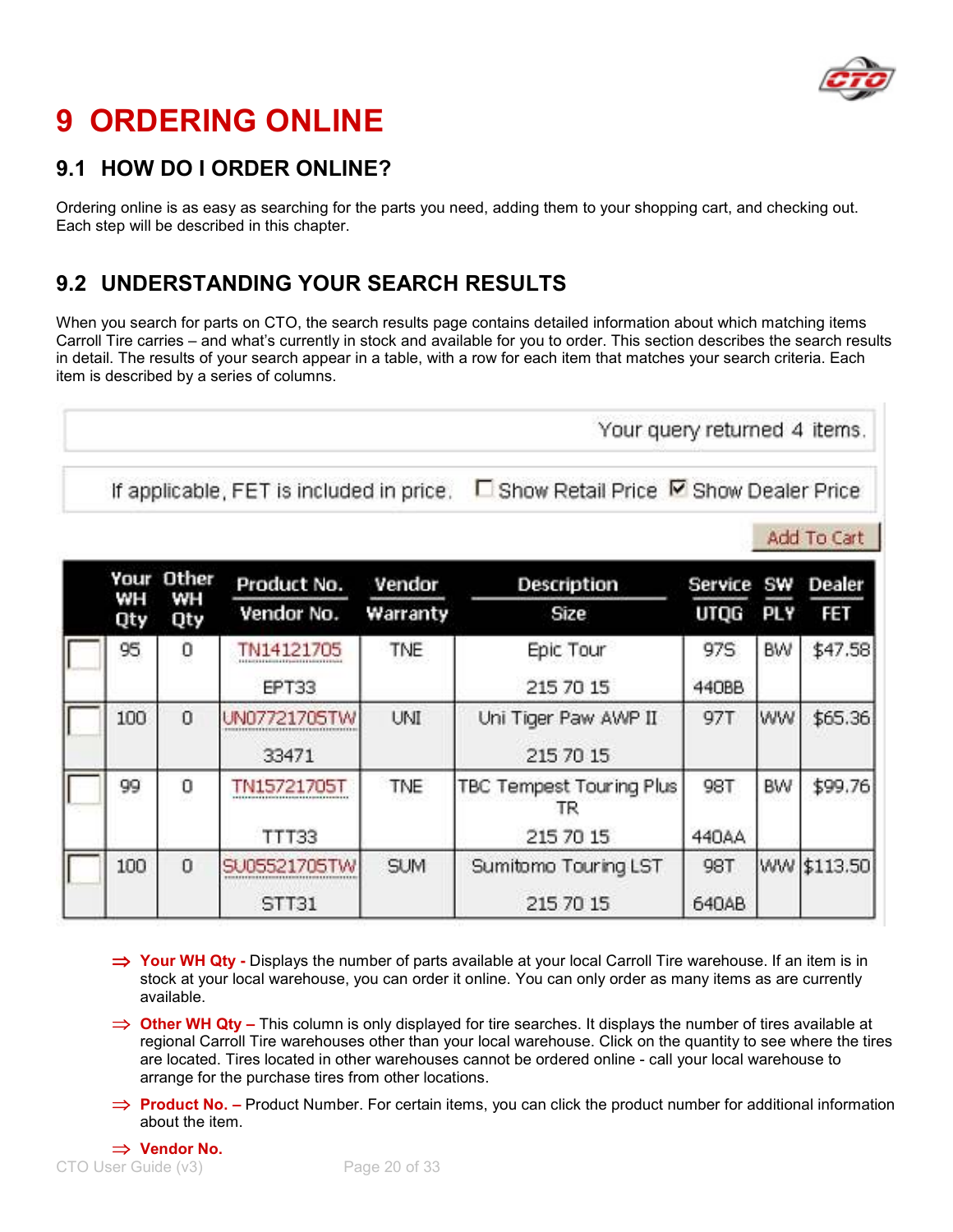

- ⇒ **Vendor** Abbreviation for the manufacturer of the tire (e.g. 'UNI' for 'Uniroyal')
- ⇒ **Warranty** Where possible, the warranty terms (Tires only)
- ⇒ **Description** The main description of the item
- ⇒ **Size**
- ⇒ **Lug** The lug size (wheels only).
- ⇒ **Style** The style (wheels only).
- ⇒ **Service** For tires, this value represents the loaded speed rating. The first two to three digits represent the Load Index (e.g. 97), which is followed by a letter representing the Speed Rating (e.g. H). (Tires only)
- ⇒ **UTQG** Uniform Tire Quality Grading. (Tires only)
- ⇒ **SW** Sidewall color (Tires only)
- ⇒ **Ply** Ply Rating (Tires only)
- ⇒ **Dealer / FET** Displays the Dealer Cost and FET if you've opted to display Dealer Cost.
- ⇒ **Retail** Displays marked-up Retail price if you've opted to display it. You can hide retail pricing by unchecking the *Show Retail Price* box at the top of the Search Results screen.

### **9.3 ADDING / UPDATING ITEMS IN YOUR CART**

Once you have conducted a search for Tires, Tubes, Wheels, or Accessories, you can add those items to your cart from the Search Results screen. Just enter the quantity that you would like to enter in the boxes next to the available products, click the *Add To Cart* button.

|              |     |                  | THE EASIEST WAY TO ORDER                 |                    | Contact Us   Help   FAQ   My Preferences   My Store   Loqout<br>Welcome, Daniel Smith (Admin Panel / Change User) |                               |            |             |                                                                      |  |  |
|--------------|-----|------------------|------------------------------------------|--------------------|-------------------------------------------------------------------------------------------------------------------|-------------------------------|------------|-------------|----------------------------------------------------------------------|--|--|
| <b>TIRES</b> |     | <b>WHEELS</b>    | <b>TUBES</b>                             | <b>ACCESSORIES</b> | <b>ORDER HISTORY</b>                                                                                              | <b>PROMOTIONS</b>             |            |             | Check Out                                                            |  |  |
|              |     |                  |                                          |                    |                                                                                                                   | Your query returned 38 items. |            |             | <b>Active ShipTo (Change)</b><br>CENTURY TIRE / LYNN                 |  |  |
|              |     |                  | If applicable, FET is included in price. |                    | □ Show Retail Price ■ Show Dealer Price                                                                           |                               |            | Add To Cart | <b>Cart Summary</b><br>Weight<br>Quantity<br>Price<br>140.6 \$264.98 |  |  |
|              | wн  | Your Other<br>WH | Product No.                              | Vendor             | <b>Description</b>                                                                                                | <b>Service</b>                | sw         | Dealer      | <b>Quick Search Size</b>                                             |  |  |
|              | Qty | Qty              | Vendor No.                               | Warranty           | <b>Size</b>                                                                                                       | <b>UTQG</b>                   | <b>PLY</b> | <b>FET</b>  | <b>O</b> Tire C Tube C Wheel                                         |  |  |
| $6 -$        | 108 | 0                | FP00121705T<br>25AF5AJ                   | <b>TNE</b>         | Hero HR668<br>215 70 15                                                                                           | 98T<br>420AA                  | BW         | \$42.19     | Size:<br>On Hand Only                                                |  |  |
|              | 0   | 310              | TN14121705<br>EPT33                      | TNE                | Epic Tour<br>215 70 15                                                                                            | <b>97S</b><br>440BB           | <b>BW</b>  | \$44.91     | Search<br>Quick Search Part#                                         |  |  |
| $\vert$ 4    | 65  | 0                | CV01121705W                              | CDV                | Cdvn Centron                                                                                                      | 97S                           | <b>WW</b>  | \$45.15     | C Tire C Tube C Wheel                                                |  |  |

After clicking the *Add to Cart* button, you'll see that the *Cart Summary* on the right side of your screen now includes the added items and displays their Quantity, Weight and Price. The items in your cart are now saved – even if you log out.

Before you check out, you'll review the contents of your shopping cart. Click the *View Cart/Check Out* tab on the top right. You'll see the contents of your shopping cart: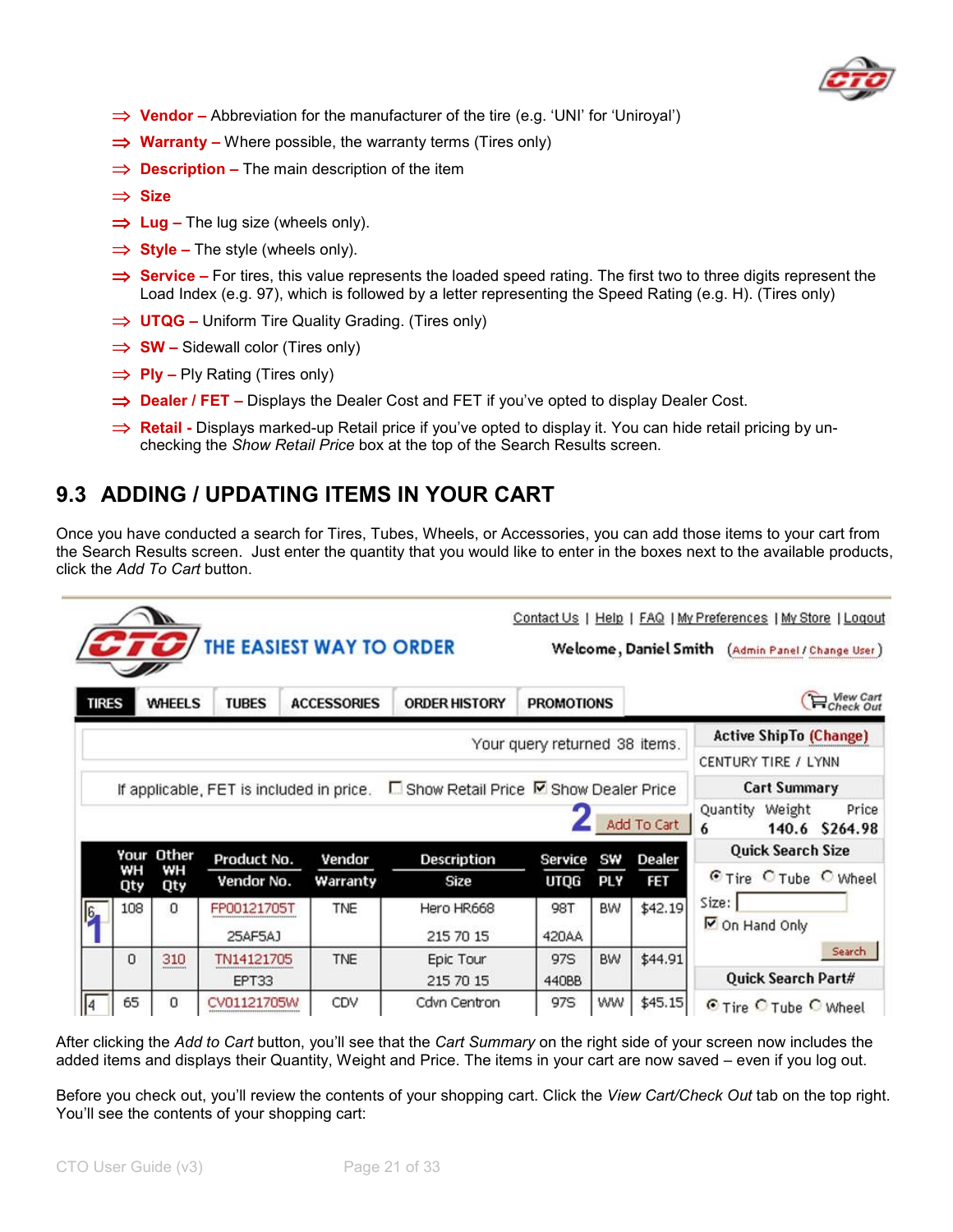

|                |                         |                                | THE EASIEST WAY TO ORDER |                    |                  | Welcome, Daniel Smith (Admin Panel / Change User) |                   |             |      |                       |                                                      |                         |  |
|----------------|-------------------------|--------------------------------|--------------------------|--------------------|------------------|---------------------------------------------------|-------------------|-------------|------|-----------------------|------------------------------------------------------|-------------------------|--|
|                | <b>TIRES</b>            | <b>WHEELS</b>                  | <b>TUBES</b>             | <b>ACCESSORIES</b> |                  | <b>ORDER HISTORY</b>                              | <b>PROMOTIONS</b> |             |      |                       |                                                      | Pcheck Out              |  |
|                |                         | Product No.<br>Supplier No.    | <b>Description</b>       | Price<br>FET       | EXT<br>Price     | Unit<br>Weight                                    | EXT<br>Weight     | Added<br>By | Type | CENTURY TIRE / LYNN   | <b>Active ShipTo (Change)</b><br><b>Cart Summary</b> |                         |  |
| $\mathbf{X}$ 6 |                         | FP00121705T<br>25AF5AJ         | Hero HR668 42.19         |                    | 253.14           | 26.3                                              | 157.8             | dsmith      | Tire | Quantity<br>10        | Weight                                               | Price<br>245.8 \$433.74 |  |
|                | $\mathbf{\mathbf{X}}$ 4 | CV01121705W                    | Cdvn<br>Centron          | 45.15              | 180.60           | 22                                                | 88                | dsmith      | Tire |                       | <b>Quick Search Size</b>                             | CTire CTube OWheel      |  |
|                |                         | 40C33<br><b>X</b> Delete Order | <b>Update Order</b>      |                    | <b>Check Out</b> |                                                   |                   |             |      | Size:<br>On Hand Only |                                                      | Search                  |  |

- ⇒ **Want to Change Quantities?** Want to change the quantities in your order? Modify the quantities then click Update Order.
- ⇒ **Want to Delete Items or Delete Order?** To delete an item, click the red X next to the Item name. To delete the entire order, click Delete Order
- ⇒ **Want to Add More Items?** You can add more items by using the Quick Search on the right. Or, start a new Advanced Search.

### **9.4 CHECKING OUT / SUBMITTING YOUR ORDER**

Once you've reviewed your shopping cart, click *Check Out*. You'll find the *Pending Order* screen, where you'll enter your delivery-related details and submit your order: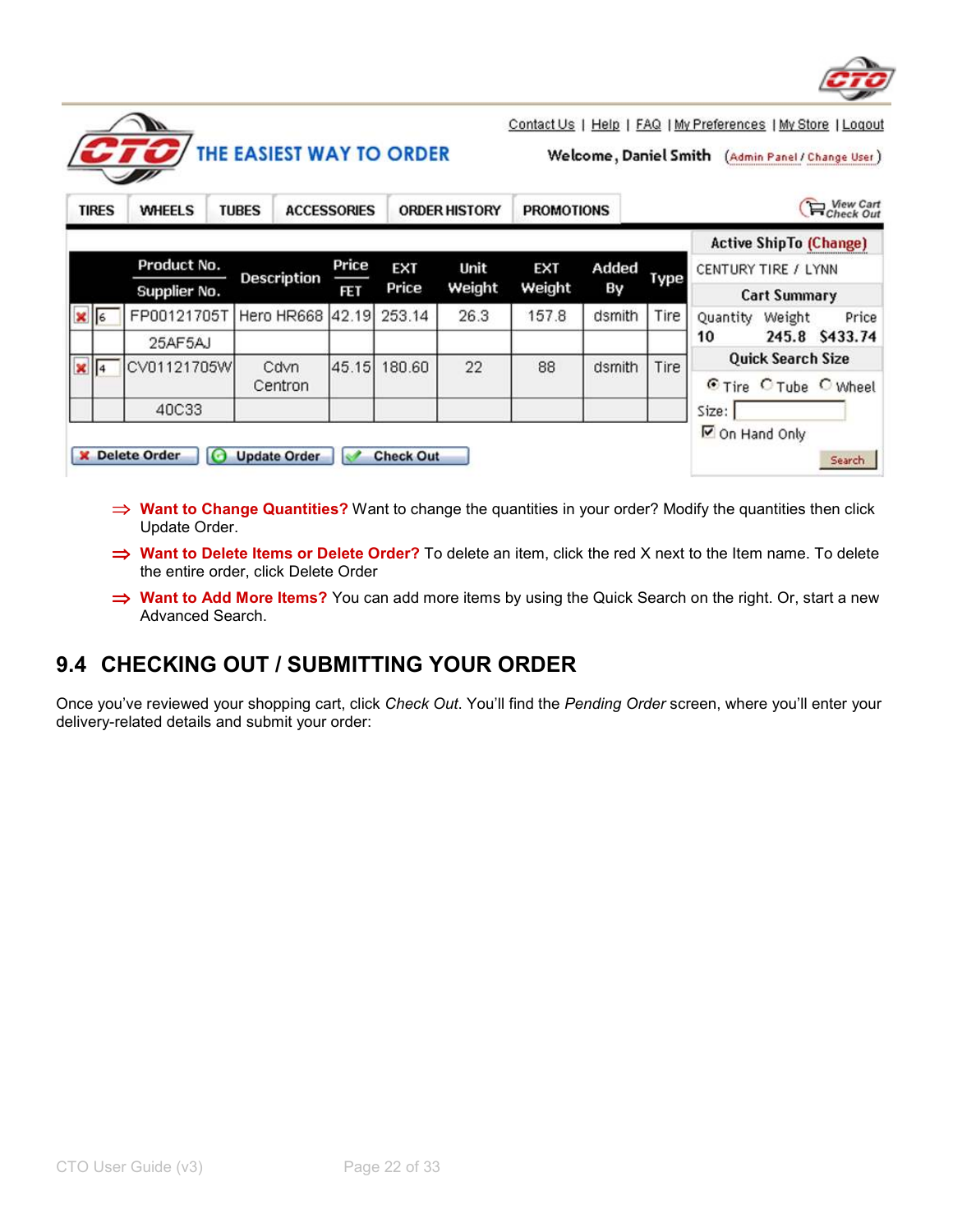

|                 |                                                              |                                                          |                    |                       |              |     |                                           |              | <b>Active ShipTo (Change)</b>                                                |
|-----------------|--------------------------------------------------------------|----------------------------------------------------------|--------------------|-----------------------|--------------|-----|-------------------------------------------|--------------|------------------------------------------------------------------------------|
|                 |                                                              |                                                          | PENDING ORDER      |                       |              |     |                                           |              | CENTURY TIRE / LYNN                                                          |
|                 |                                                              |                                                          |                    |                       |              |     |                                           |              | <b>Cart Summary</b>                                                          |
| <b>Bill To:</b> |                                                              | 3404644<br>CENTURY TIRE / LYNN                           |                    | Ship To:              |              |     | CENTURY TIRE / LYNN<br>101 CENTRAL AVENUE |              | Quantity Weight<br>Price<br>245.8 \$433.74<br>10<br><b>Quick Search Size</b> |
|                 |                                                              | 101 CENTRAL AVENUE<br>LYNN MA 01901-1012<br>781-593-5493 |                    |                       | 781-593-5493 |     | LYNN MA 01901-1012                        |              | C Tire C Tube C Wheel<br>Size:<br>On Hand Only                               |
| Order<br>Qty    | Avail<br>Qty                                                 | Product No.                                              | <b>Description</b> | Unit<br>Wght          | Ext.<br>Wght | FET | <b>Unit</b><br>Price                      | Ext<br>Price | Search<br>Quick Search Part#                                                 |
| $\overline{4}$  | 65                                                           | CV01121705W                                              | Cdvn<br>Centron    | 22                    | 88           |     | 45.15                                     | 180.60       | <b>C</b> Tire C Tube C Wheel                                                 |
| 6               | 108                                                          | FP00121705T                                              | Hero HR668         | 26.3                  | 157.8        |     | 42.19                                     | 253.14       | C Accessories                                                                |
| <b>Totals</b>   |                                                              |                                                          |                    |                       |              |     |                                           |              | Part#:                                                                       |
| 10              |                                                              |                                                          |                    |                       | 245.80       |     |                                           | \$433.74     | Search                                                                       |
| PO Number       | <b>Delivery Method</b><br>Carroll Truck<br>C Customer Pickup | C Special Handling-call Branch                           |                    | <b>Order Comments</b> |              |     |                                           |              |                                                                              |
|                 |                                                              |                                                          | Continue Shopping  |                       | Submit Order |     |                                           |              |                                                                              |

- ⇒ **Select Delivery Method.** Choose your preferred delivery method.
	- **Carroll Truck**
	- **Customer Pickup**
	- **Special Handling Call Branch.** Want to have multiple orders shipped together, or make some other special request? Call your local warehouse to discuss any special handling needs.
- ⇒ **Have Comments About Your Order?** Use the *Enter Comments* box to add note for the warehouse staff.
- ⇒ **Have a Purchase Order Number?** If you have a Purchase Order, you can enter the number in the *PO#* field. It will appear on your invoice.
- ⇒ **All Done? Submit Your Order.** Click *Submit Order* to finalize your order. You'll be asked to confirm that you are ready to submit your order for processing. If there are errors during order processing, you'll be notified. If the order is processed, you'll see a confirmation message that contains the order number. You are then redirected to the *Promotions* page, or to the page that you designated in the *Page Preferences* section described later in this guide.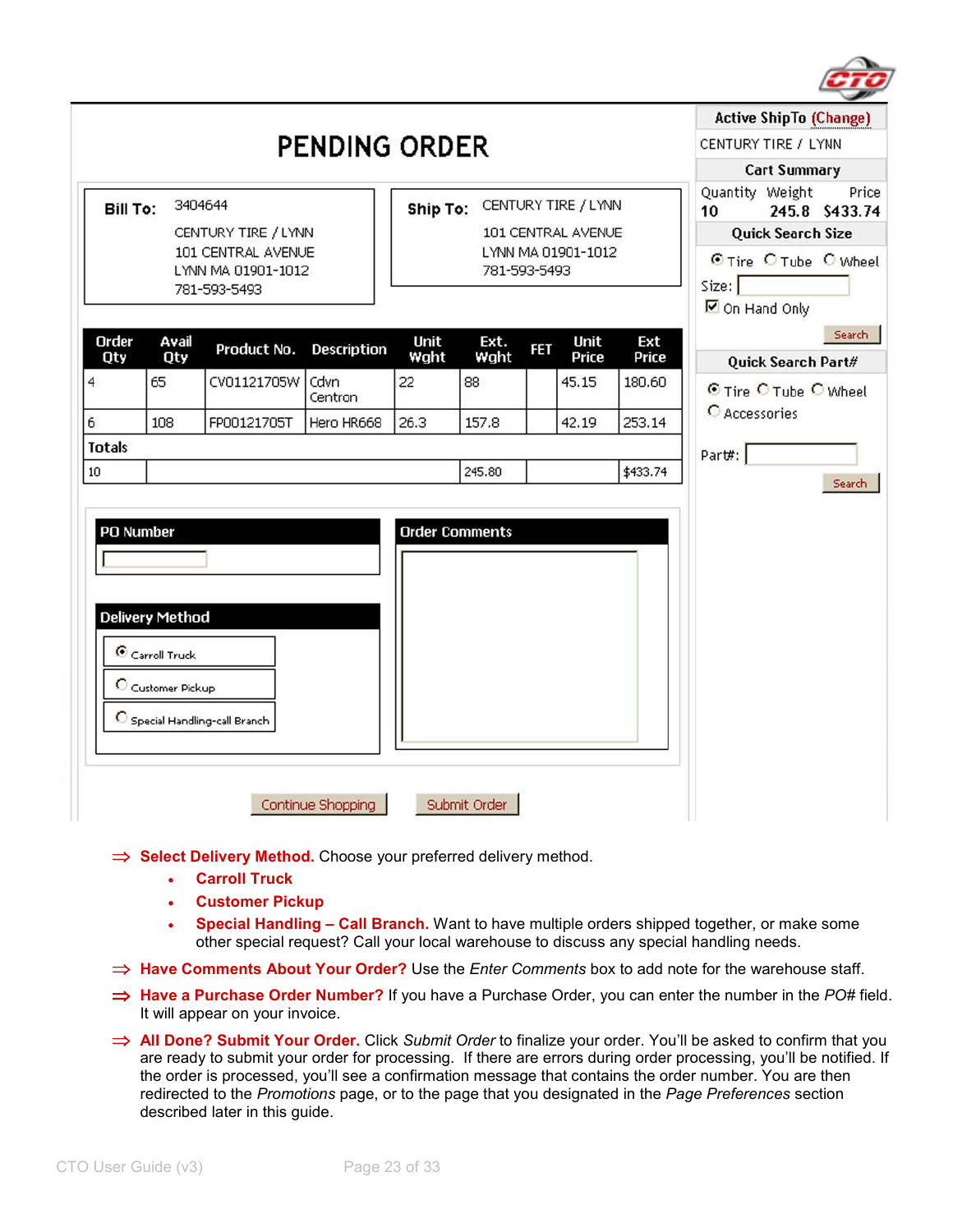

## **10 ORDER HISTORY**

### **10.1 HOW CAN I CHECK PAST ORDERS AND PRINT INVOICES?**

You can instantly access your past orders, whether they were placed online or not. You can search by date range or invoice number then view the invoices in a convenient printable PDF format.

#### 1 **ACCESS YOUR ORDER HISTORY.**

Click the *Order History* tab at the top of the screen. You'll arrive at the *Order History* page.

#### 2 **SEARCH FOR SPECIFIC ORDERS.**

Find past orders by entering an Invoice Number or Date(s). To search by Date, you can either select a date period from the list (example: 1 week) or enter a Date Range. Select *Search*.

#### 3 **VIEW OR PRINT INVOICES**

You'll see a list of your past orders (see image below). Click *View Invoice* to View a printable PDF file of a specific order:

| <b>TIRES</b>      | <b>TUBES</b><br><b>WHEELS</b>  | <b>ACCESSORIES</b>                      |          | ORDER HISTORY |          | <b>PROMOTIONS</b> |                     |                             |                               | Mew Cart<br>■Check Out  |
|-------------------|--------------------------------|-----------------------------------------|----------|---------------|----------|-------------------|---------------------|-----------------------------|-------------------------------|-------------------------|
|                   |                                |                                         |          |               |          |                   |                     |                             | <b>Active ShipTo (Change)</b> |                         |
|                   |                                | Search Order History by Invoice Number: |          |               |          |                   |                     |                             | CENTURY TIRE / LYNN           |                         |
|                   |                                | Search                                  |          |               |          |                   |                     |                             | <b>Cart Summary</b>           |                         |
|                   |                                |                                         |          |               |          |                   |                     | Quantity Weight<br>$\bf{0}$ | o                             | Price<br>S <sub>0</sub> |
|                   |                                | <b>1-SEARCH</b>                         |          |               |          |                   |                     |                             | <b>Quick Search Size</b>      |                         |
| 6 Months<br>From: | Search Order History by Dates: | m                                       |          |               |          |                   |                     | Size:<br>On Hand Only       | <b>O</b> Tire C Tube C Wheel  | Search                  |
|                   |                                |                                         |          |               |          |                   |                     |                             | Quick Search Part#            |                         |
| To:               |                                | 讑<br>Search                             |          |               |          |                   |                     | C Accessories               | © Tire C Tube C Wheel         |                         |
| Order No.         | Invoice No.                    | 2 - VIEW/PRINT PDF<br>P.O. Number       | Date     | <b>Status</b> | Total    | Web               | <b>View PDF</b>     | Part#:                      |                               | Search                  |
| 6572881           | 0                              |                                         | 05/28/09 | ΙP            | \$433.74 | Υ                 | <b>View Invoice</b> |                             |                               |                         |
| 6572878           | $\mathbf 0$                    | test                                    | 05/28/09 | IP            | \$45.15  | Ÿ                 | <b>View Invoice</b> |                             |                               |                         |
| 6572877           | 0                              | test                                    | 05/28/09 | IP            | \$42.19  | Ÿ                 | <b>View Invoice</b> |                             |                               |                         |
| 6572876           | 0                              | test                                    | 05/28/09 | ΙP            | \$45.15  | Υ                 | <b>View Invoice</b> |                             |                               |                         |
| 6572875           | 0                              | test                                    | 05/28/09 | IP            | \$42.19  | Y                 | <b>View Invoice</b> |                             |                               |                         |
| 6571593           | 0                              |                                         | 03/26/09 | IP            | \$34.93  | N                 | <b>View Invoice</b> |                             |                               |                         |

You can save, print, or email the PDF version of the invoice: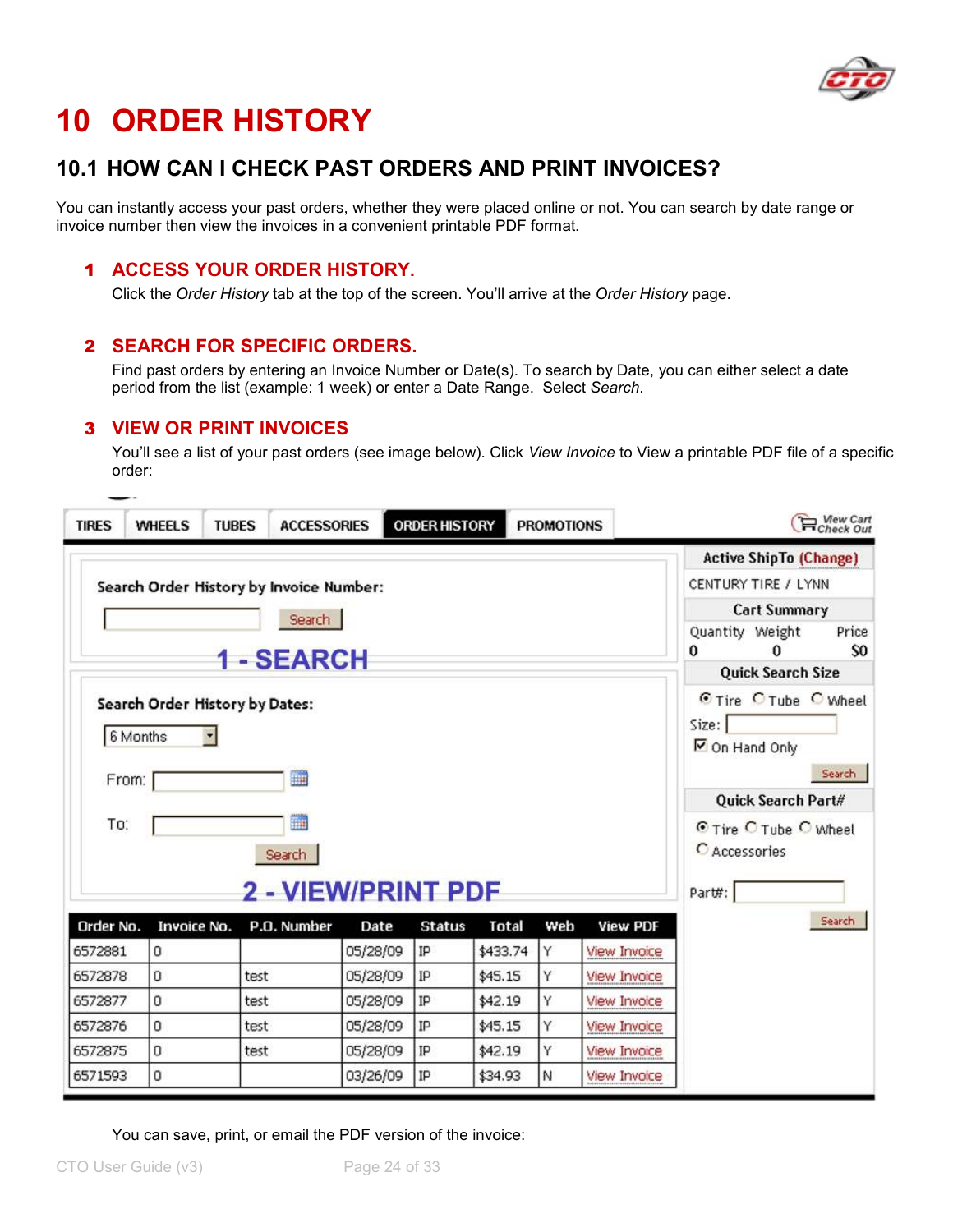

|     |              |         |             |                                     |  | Order #6572881 |               |     |                                                    |                      |  |
|-----|--------------|---------|-------------|-------------------------------------|--|----------------|---------------|-----|----------------------------------------------------|----------------------|--|
|     |              |         |             | CENTURY TIRE / LYNN                 |  |                |               |     | CENTURY TIRE / LYNN                                |                      |  |
|     |              |         |             | 101 CENTRAL AVENUE                  |  | Ship To:       |               |     | 101 CENTRAL AVENUE<br><b>LYNN</b><br>MA 01901-1012 |                      |  |
|     | Sold To:     |         |             | LYNN MA 01901-1012                  |  |                |               |     |                                                    |                      |  |
|     |              |         |             | 7815935493                          |  |                |               |     | N/A                                                |                      |  |
|     | Customer No. |         |             | Order Date                          |  | P.O. No.       |               |     | Invoice No.                                        |                      |  |
|     | 3404644      |         |             | 05/28/2009                          |  |                |               |     | o                                                  |                      |  |
| Qty |              | Prod No | Description |                                     |  | Unit<br>Weight | Ext<br>Weight | FET |                                                    | Unit Price Ext Price |  |
| 6   | 05T          |         | HR668       | FP001217 215/70R15 98T.25AF5AJ Hero |  | 26,3000        | 157,8000      |     | \$42.19                                            | \$253.14             |  |
| 4   | 05W          |         | Centron     | CV011217 215/70R15 97S,40C33 Cdvn   |  | 22,0000        | 88,0000       |     | \$45.15                                            | \$180.60             |  |
|     | Totals       |         |             |                                     |  |                |               |     |                                                    |                      |  |
|     |              |         |             |                                     |  |                |               |     |                                                    |                      |  |

If you have a question about a past order/invoice, contact your local branch.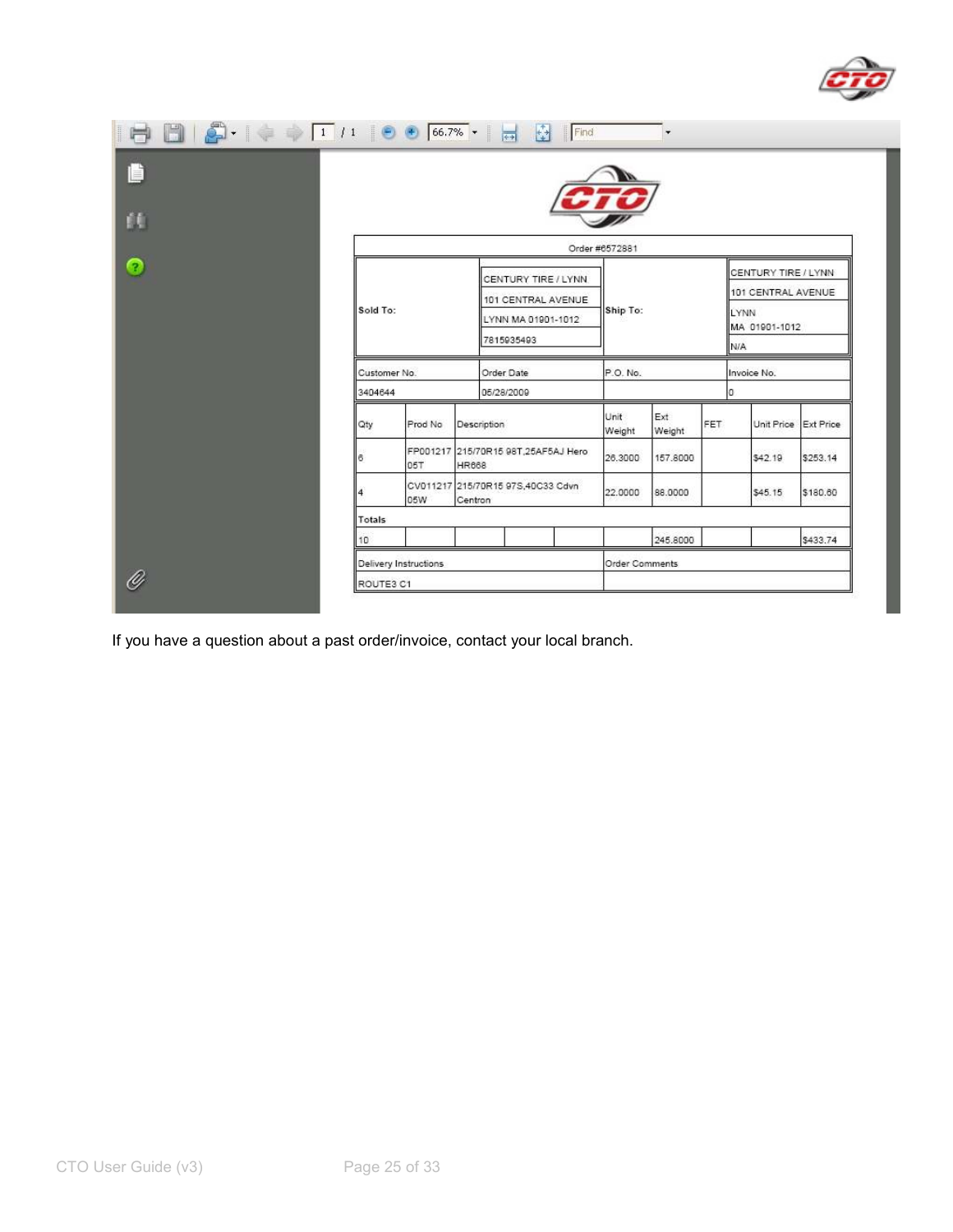

## **11 CURRENT PROMOTIONS**

### **11.1 HOW CAN I SEE THE LATEST PROMOTIONS?**

CTO gives you instant access to the latest money-saving promotions. Just click the *Promotions* tab at the top of the screen. You'll see all latest promotions. Click on a promotion to view more details in a convenient, printable PDF format.

| Check Out                                                                                     | <b>PROMOTIONS</b>                        | <b>ORDER HISTORY</b>    | <b>ACCESSORIES</b>                      | <b>TUBES</b> | <b>WHEELS</b>                | <b>TIRES</b> |
|-----------------------------------------------------------------------------------------------|------------------------------------------|-------------------------|-----------------------------------------|--------------|------------------------------|--------------|
| <b>Active ShipTo (Change)</b><br>CENTURY TIRE / LYNN                                          |                                          |                         |                                         |              | Promotions                   |              |
| <b>Cart Summary</b><br>Quantity Weight<br>Price<br>\$0<br>û                                   | Carrolt<br>CLICK BERE FOR DETAILS        |                         | <b>TIRE SELECTION READY FOR SPRING?</b> |              |                              |              |
| <b>Quick Search Size</b><br><b>C</b> Tire C Tube C Wheel<br>Size:<br>P On Hand Only<br>Search | Carro<br><b>CLICK REND FOR DETAILS</b>   |                         | GET \$1000 OF FREE TIRES!               |              |                              |              |
| Quick Search Part#<br><b>C</b> Tire C Tube C Wheel<br>C Accessories                           | Carroll<br><b>ELICK MENS FOR DETAILS</b> |                         |                                         |              | <b>WHAT'S A COOPER BUCK?</b> |              |
| Part#:<br>Search                                                                              | Carroll<br>ELICE RENE FOR DETAILS        | <b>This is Porsche.</b> |                                         |              | This is no toy.              |              |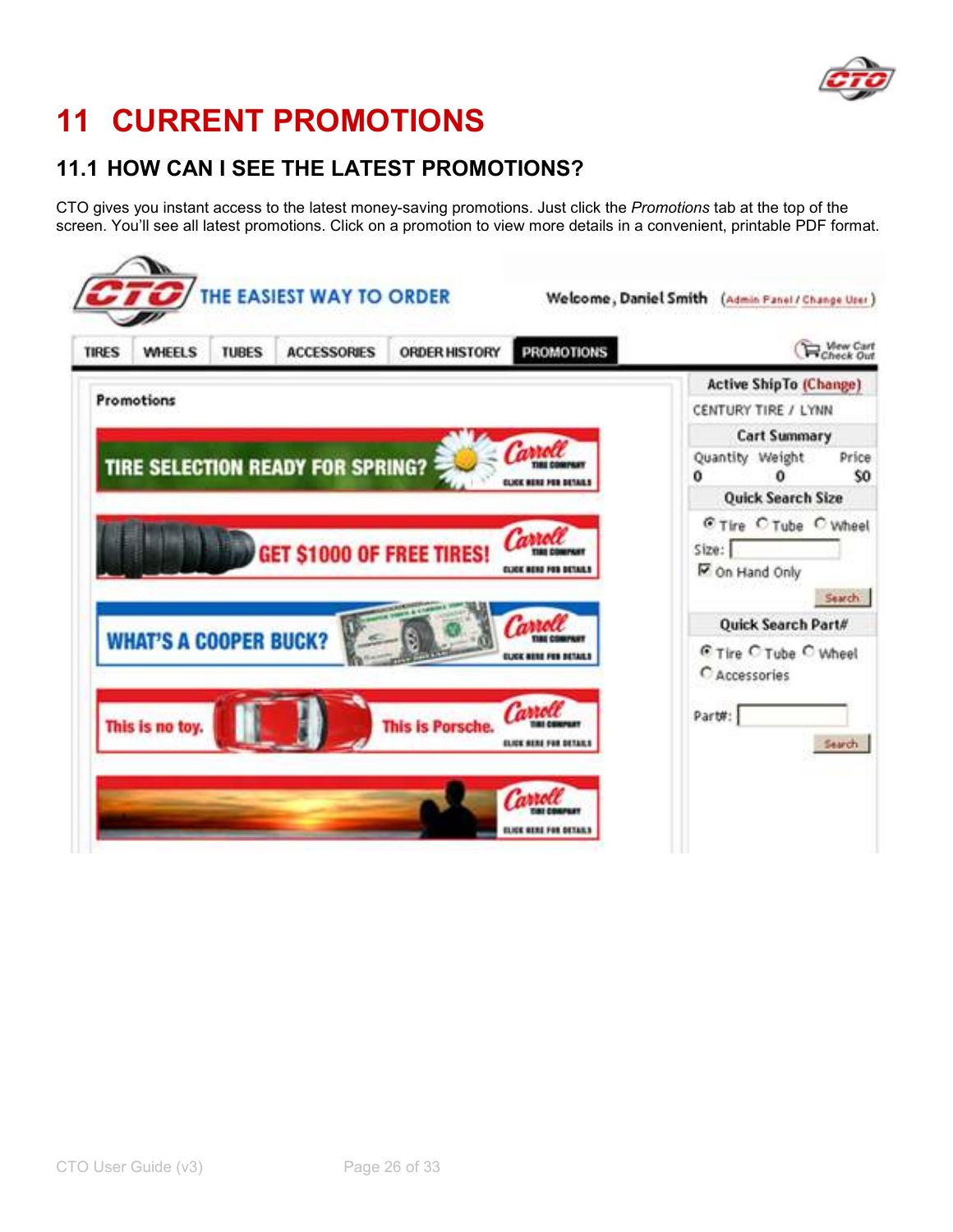

## **12 SETTING USER PREFERENCES**

### **12.1 HOW DO I CHANGE MY PERSONAL SETTINGS FOR CTO?**

You can change your CTO preferences including:

- ⇒ **Personal Information**
- ⇒ **Password**
- ⇒ **Email Address**
- ⇒ **Security Questions**
- ⇒ **Page Preferences**

To get started, click *Preferences* (located in the additional menus in the top right).

### **12.2 CHANGING YOUR PERSONAL INFORMATION (NAME)**

You can change the First and Last name associated with your CTO account. This is the name that is displayed in the Welcome message at the top of the screen. After clicking the *Change my Personal Information* link on the *Preferences* page, the *Edit User* page is displayed. Enter or modify the values in the *First Name* and *Last Name* fields, then click *Save.*

### **12.3 RESETTING YOUR PASSWORD**

You can reset your password at any time, provided you remember your username and can answer the password reset security questions that you created during account setup. (If you don't remember your username or your security question answers, contact Technical Support). To reset your password:

- ⇒ **Go to the CTO login page.**
- ⇒ **Click the** *Reset Password* **Link.**
- ⇒ **Enter your username.**
- ⇒ **Click** *Next Step.*
- ⇒ **Answer Security Questions.**

Your answers must match the answers you gave when you established your CTO account.

⇒ **Click** *Next Step***.** 

You'll be returned to the CTO™ login page, where you can now login with your username and new password.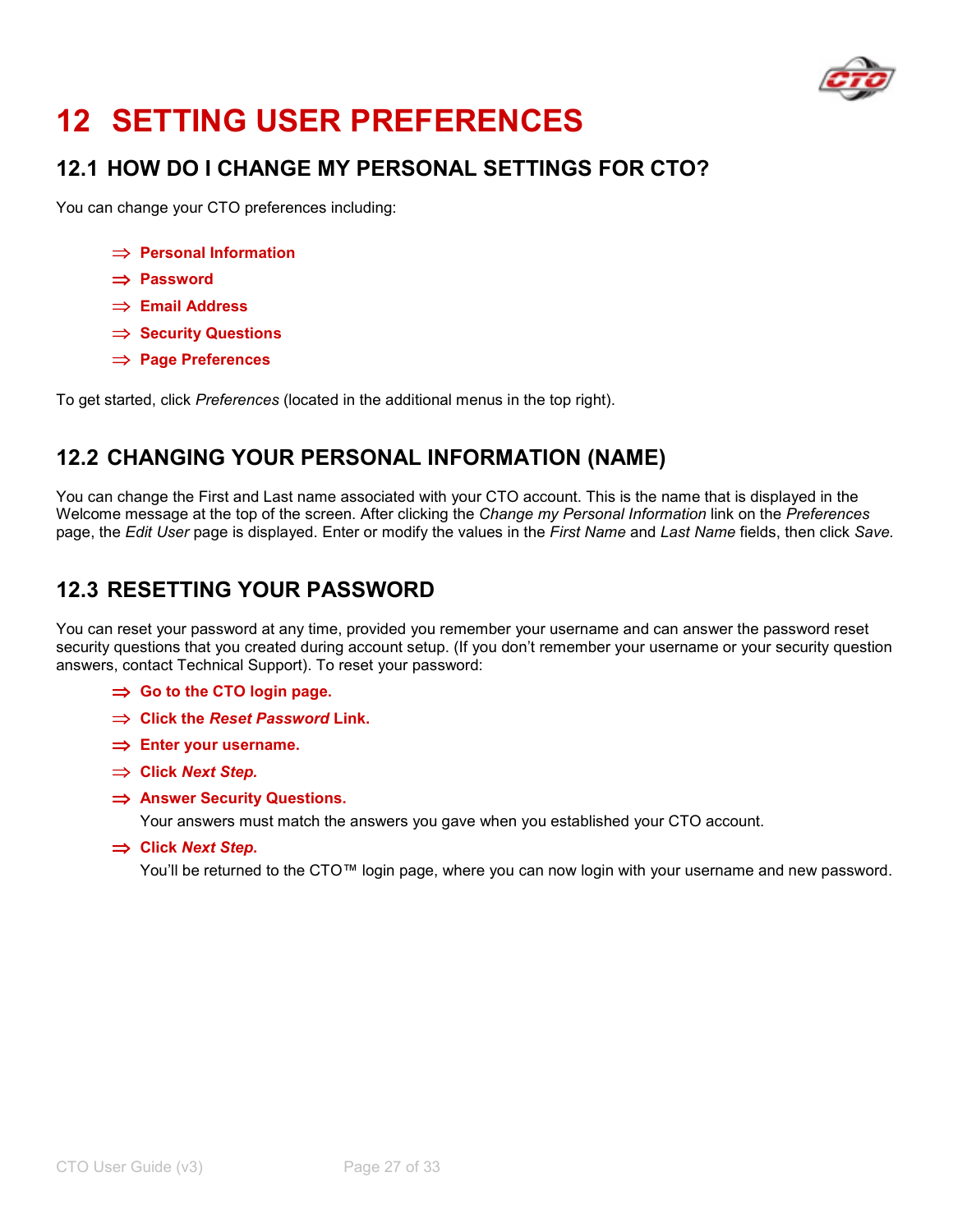

### **12.4 CHANGING YOUR PASSWORD**

You can change your password any time. After clicking the *Change my password* link on the *Preferences* page, the *Edit Password* screen is displayed. Enter your old password. Enter and verify your desired new password, then click *Save.*

### **12.5 CHANGING YOUR EMAIL ADDRESS**

To change the email address associated with your CTO username, click the *Change my email address* link on the *Preferences* page. On the Edit Email screen, enter and verify your new email address then click *Save.*

### **12.6 CHANGING YOUR PASSWORD RECOVERY SECURITY QUESTIONS**

You can change your security questions and answers, which are used to verify your identity prior to allowing a password reset. Click the *Change my security questions* link on the *Preferences* page. Select three security questions from the drop-down list (e.g. Mother's maiden name) and enter a corresponding answer for each. Click *Save*.

### **12.7 CHANGING YOUR DEFAULT PAGE (PAGE PREFRENCES)**

You can decide which page you want to see upon initial login to CTO and which page to will appear after you submit an order. For example, if you use CTO mainly to order tires, you can choose to default to the Advanced Tires Search page. After clicking the *Change my page preferences* link on the *Preferences* page, you will be able to select your *Initial Login Page and Submittal Page* from a list of CTO pages.

### **12.8 CHANGING YOUR E-MAIL CONFIRMATION PREFERENCES**

You can choose to receive an e-mail confirmation upon placing on order. To set your preference for the confirmation email, click the *Change my page preferences* link on the *Preferences* page. Check or uncheck the *Send Confirmation Email* box.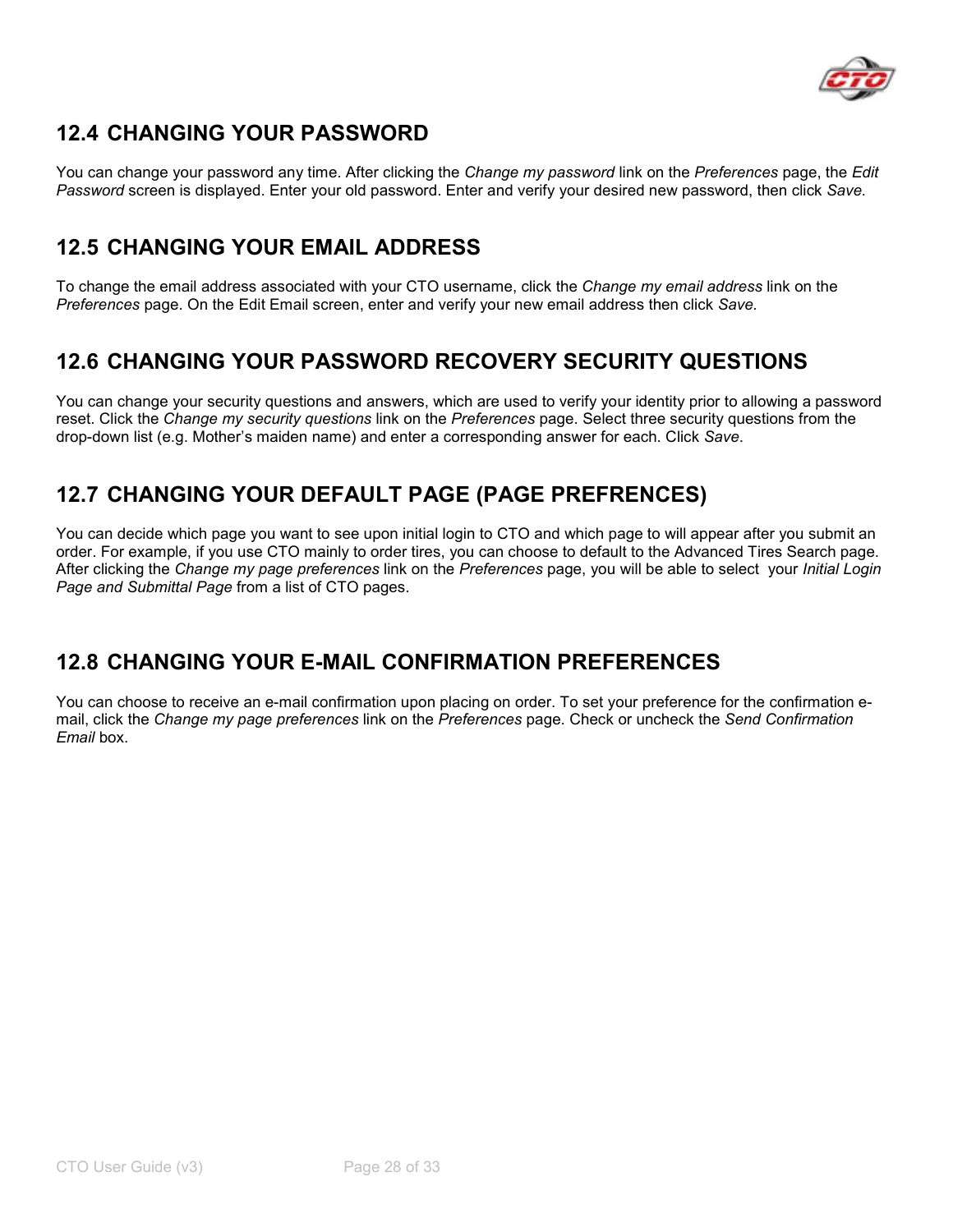

## **13 HELP! USING THE** *HELP* **AND** *FAQ* **PAGES ON CTO**

Carroll Tire Online offers a number of resources to help you make the most of CTO and to answer your questions.

### **13.1 THE** *FAQ* **AND** *HELP* **PAGES ON CTO**

#### **THE HELP PAGE**

CTO's *Help* page offers useful links and downloads. You'll find links to Reset Password form and Contact Us form, and links to download user documentation for the system. You'll also find the phone number for technical assistance and a link to the Contact Us page.

#### **THE FAQ PAGE**

The *FAQ* page contains answers to a number of frequently asked questions about CTO. This is a good place to start if you aren't sure how to do something, or to troubleshoot a problem.

### **13.2 CONTACTING US**

#### **13.2.1 TECHNICAL SUPPORT**

**PHONE**  800-493-4142

**EMAIL**  support@tbccorp.com

**WEB** 

http://carrolltireonline.com/ContactUs.aspx

### **13.2.2 PRODUCT / ORDER SUPPORT**

Contact your local Carroll Tire branch/warehouse for product support, order support, or billing questions. You can search for Carroll Tire branches by state at this web site:

http://carrolltire.com/warehouse2bk.aspx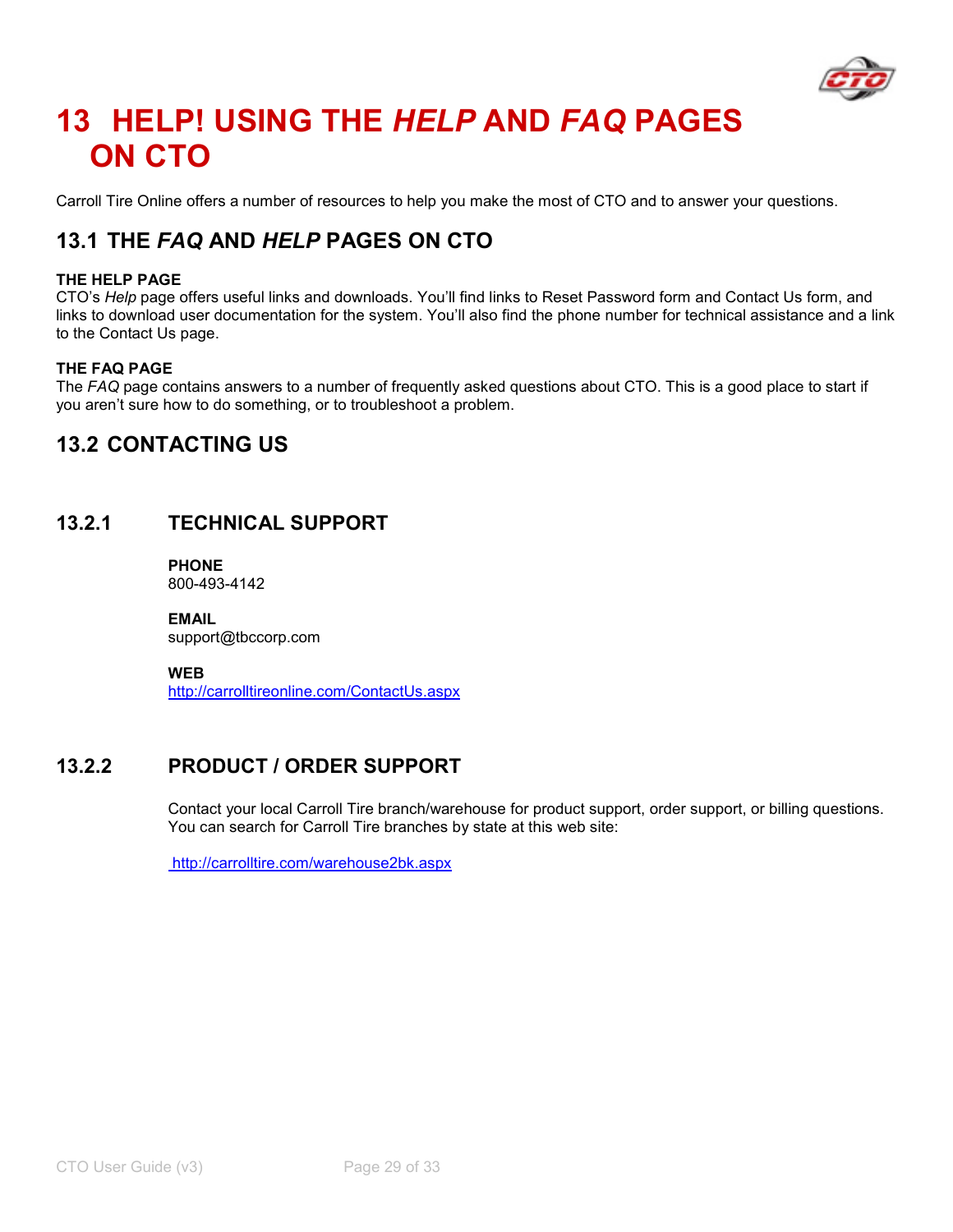

## **Appendix A – Functions for Managers and Administrators**

### **ADDING AN ADDITIONAL USER TO AN EXISTING ACCOUNT**

Users who have an authority level of Manager, Group Manager, or Administrator may add sub-users to the parent account. Each user will have the ability to access CTO using his or her own username and password.

- 1 **CLICK ON** *PREFERENCES* **(TOP RIGHT).**
- 2 **SELECT** *ADD A USER***.**
- 3 **COMPLETE THE** *ADD USER* **FORM:**

|                        | *Required                          |
|------------------------|------------------------------------|
| *UserName              | <b>Check Availability</b>          |
| Parent User testuser44 |                                    |
| *First Name            |                                    |
| *Last Name             |                                    |
| *JDE ID                | 3665668                            |
| *Email                 |                                    |
| *Verify<br>Email       | testuser44                         |
| Security<br>Level      | User                               |
| *Password              |                                    |
| *Verify<br>Password    |                                    |
| * Reset<br>Questions   | What is your Mother's maiden name? |
|                        | What is your favorite pet's name?  |
|                        |                                    |
|                        | What is your favorite color?       |
|                        |                                    |

#### 4 **CLICK SAVE.**

After the newly created user logs in, he can change his password and his secure password reset questions.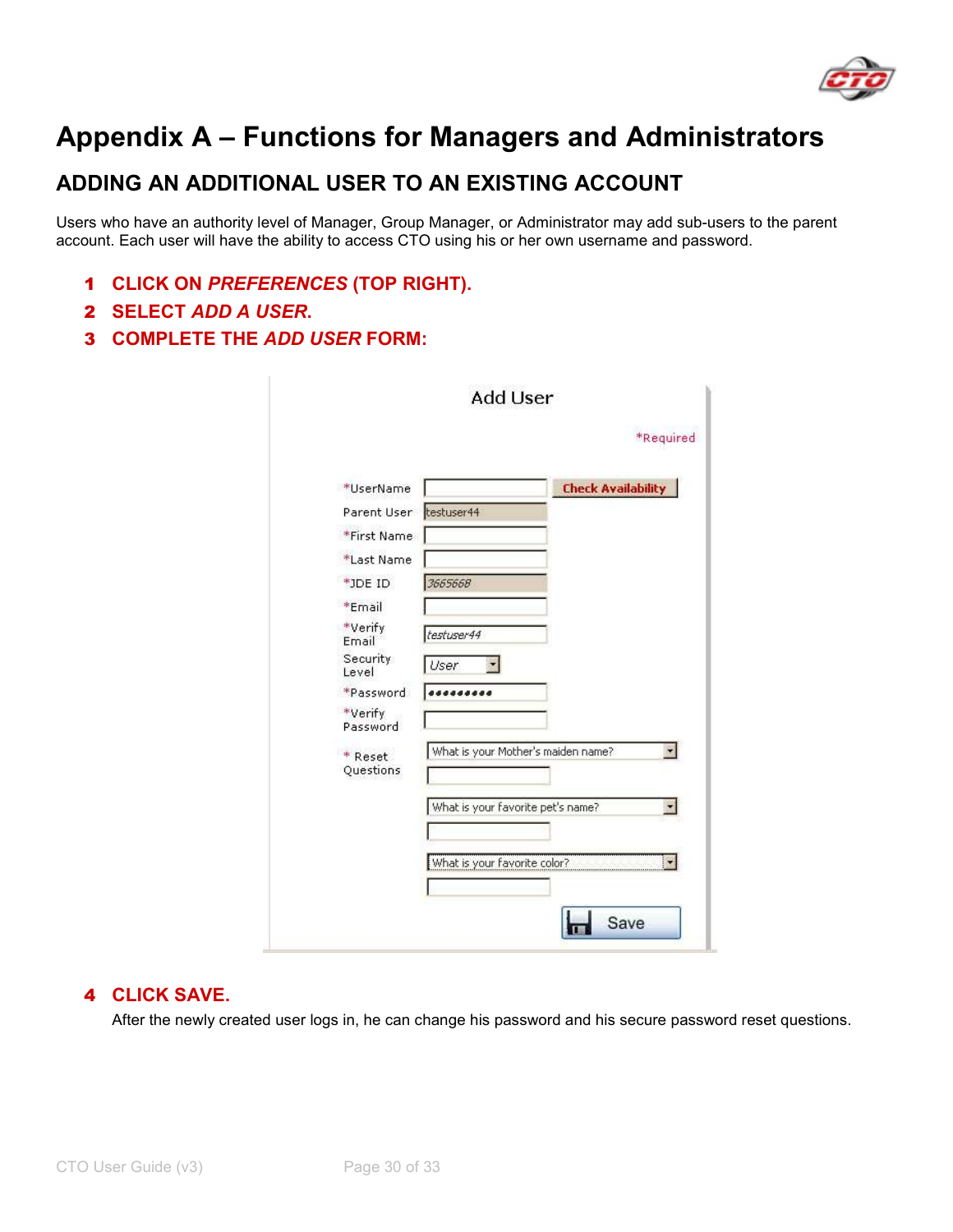

### **EDITING THE RETAIL PRICE MARK-UP**

Users can edit the mark-up rates that CTO uses to calculate how retail prices are displayed in the search results.

- 1 **CLICK ON** *PREFERENCES* **(TOP RIGHT).**
- 2 **SELECT** *CHANGE RETAIL PRICING MARKUP*

#### 3 **EDIT THE MARK-UP VALUES.**

On the *Edit Pricing* screen, enter the retail mark-up you want to apply to the wholesale price. Mark-ups can vary by ShipTo location. You can define the markup by Percentage and Flat Rate (\$). The displayed Retail Price will be calculated as the greater of the two marked-up prices. For example, if you define a percentage markup of 15% and a flat rate markup of \$10, an item with a \$20 wholesale cost will carry a retail price of \$30, because the 15% markup of \$3 is less than the flat rate markup of \$10. You can think of the flat rate as a 'minimum mark-up.' If the fields are left blank, the search results will simply display retail prices equal to the Dealer Cost with no mark-up applied.



4 **CLICK** *SAVE***.**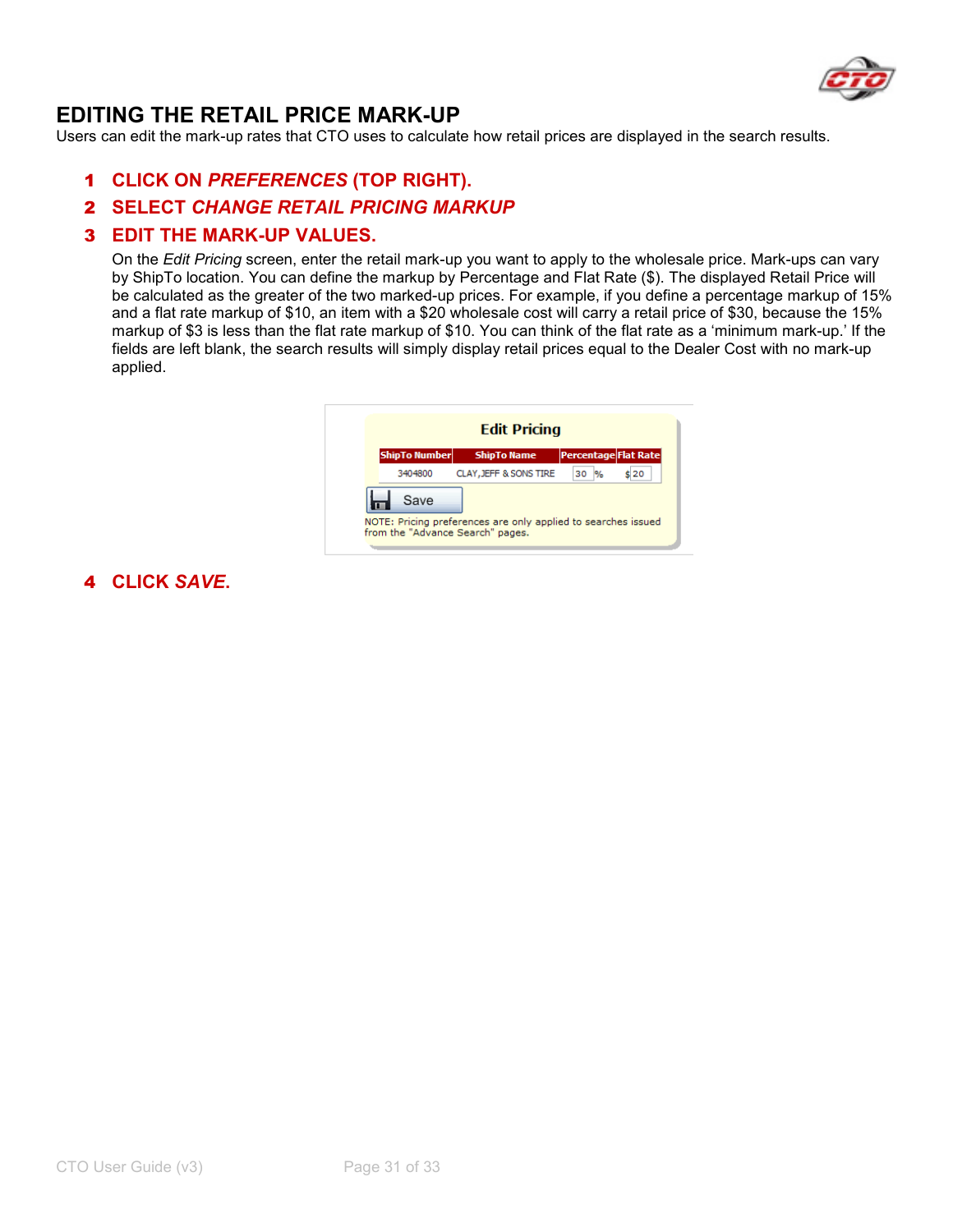

## **Appendix B – SETTING UP A NEW CTO ACCOUNT**

Before being allowed to log into the new CTO, *all* existing Carroll Tire customers - regardless of whether the customer ever logged into the old version of CTO - must go through an initial account set-up process using the *Existing Customer Online Setup* form. To access this form, customers must enter two pieces of information: their Carroll Tire account number and a temporary password. The temporary password will be EITHER the customer's password for the old version of CTO or, if the customer has never logged into the old CTO, the temporary password assigned in the J.D. Edwards system.

Note: The old version of CTO supported only one user account per customer/account number. The new CTO allows multiple user accounts per customer. This chapter describes the set-up on an initial parent account. After the initial account is set up, that parent user may create additional sub-users via the application (see CTO User Guide for details).

#### *NOT YET A CARROLL TIRE™ CUSTOMER?*

*All* users of CTO must first be established as Carroll Tire customers in the JDE system - a process initiated at a Carroll Tire warehouse and executed in JDE by the Credit/AP Department. If you are not yet established as a customer, contact your local warehouse. Once you're established, you'll be given a temporary password for CTO.

### **ACCOUNT SET-UP FOR CUSTOMERS WHO CURRENTLY USE THE OLD VERSION OF CTO**

If your company currently uses the old version of CTO, you will use your old CTO password as the temporary password required gain access to the *Existing Customer Online Set-up* form for the new CTO. During the set-up process, you'll create a username and password for the new CTO. Here's how:

#### 1 **VISIT THE NEW CTO AT WWW.CARROLLTIREONLINE.COM**

#### 2 **ENTER YOUR ACCOUNT #**

In the Username field, enter your account number: your Carroll Tire customer account number, which is stored in the JD Edwards system. If you do not know your account number, contact your local warehouse to obtain it.

#### 3 **ENTER YOUR PASSWORD (FROM OLD CTO)**

Enter the password that you currently use in the preceding version of Carroll Tire Online, and click *Continue.*

#### 4 **COMPLETE THE** *EXISTING CUSTOMER SET-UP* **FORM**

In the *Existing Customer Online Setup* form, you'll select a username and password for the new system – you may wish to use the same username (your account number) and password that you used in the old system. You'll also enter your name, phone number, and an email address to associate with your CTO account. You must also enter answers for three security questions (e.g. 'Mother's maiden name') that will allow for the verification of your identity in the future in the case of password resets and other secure functions. After you've completed and submitted the form, you'll automatically be logged in to the new CTO. Use your new login information from now on!